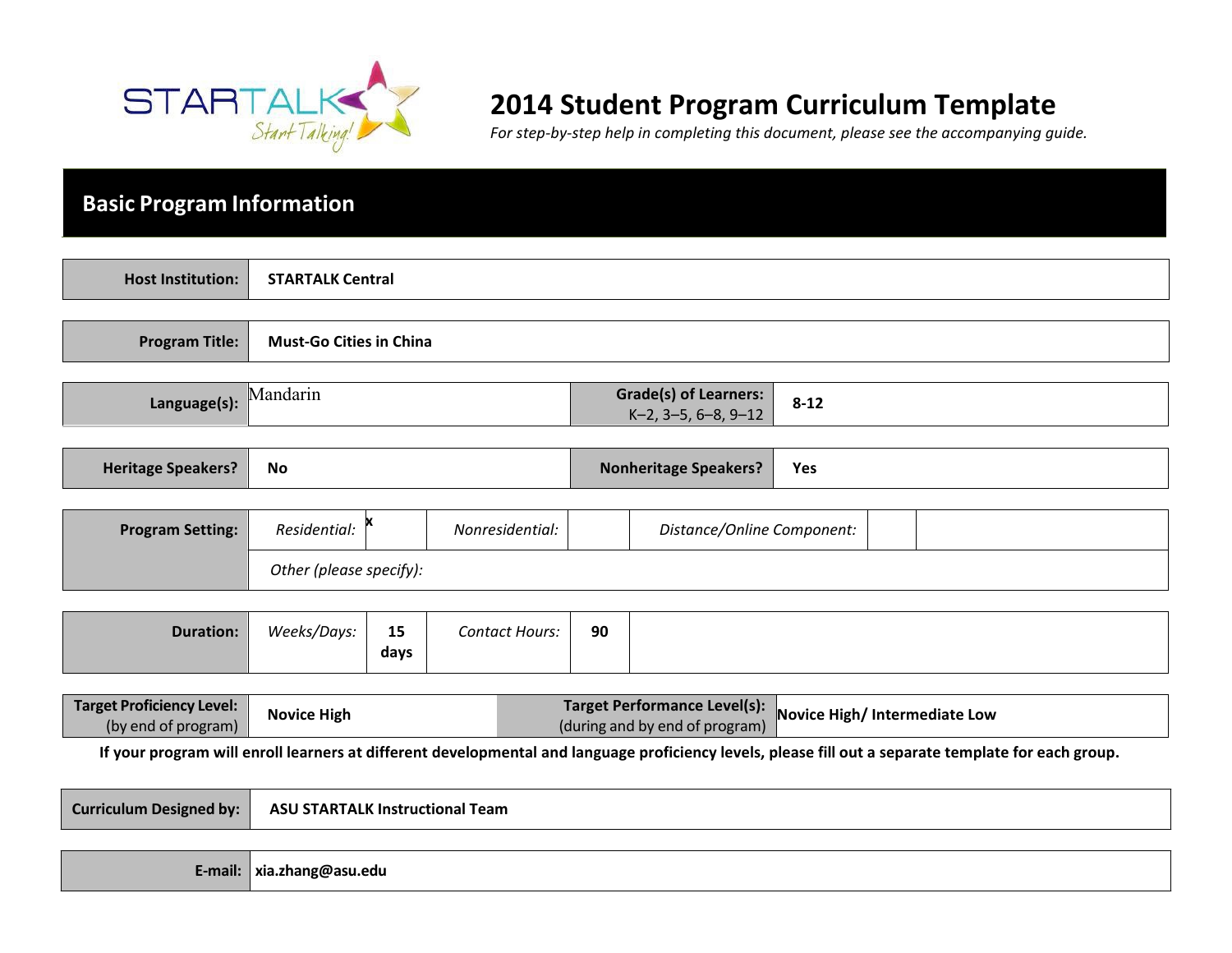### **STARTALK-endorsed Principles for Effective Teaching and Learning**

- Implementing a standards-based and thematically organized curriculum
- Facilitating a learner-centered classroom
- Using target language and providing comprehensible input for instruction
- Integrating culture, content, and language in a world language classroom
- Adapting and using age-appropriate authentic materials
- § Conducting performance-based assessment

# **STAGE 1: What will learners be able to do with what they know by the end of the program?**

### **Program Overview and Theme**

In a paragraph, provide a brief overview of your program. What is the theme that will guide standards-based instruction and learning throughout the program? What will learners experience during the program? What do you hope learners will be able to do after the program ends?

Students will plan a family trip to a city in China where the target language is spoken. Working in small interest groups, they will be assigned a destination, then make preparations including securing travel documents, creating an itinerary, and planning how to travel and what to do within the city. Students will begin with practicing greetings and introducing their family members so that they can address people they meet using appropriate register, titles, courtesy expressions, and gestures. They will set a date for the trip and plan a schedule that outlines tasks that need to be completed prior to the trip. They will identify resources needed to complete a timeline and itinerary, and then agree on the person responsible for each task. Students then will spend time researching online/authentic materials from the region. After students have collected the information and completed each of the steps involved in planning the trip, they will use the information to prepare a multimedia presentation to convince other family members to agree on their chosen city and the trip which will build international understanding while increase opportunities for cultural exchange.

### **Learning Targets**

Identify the learning targets for your program. First, choose the NCSSFL-ACTFL Global Can-Do Benchmarks that are appropriate to learners' proficiency level(s) and your program goals. Then, select program specific NCSSFL-ACTFL Can-Do Statements that reflect the specific content of your program or create your own. Attention to and balance of the various modes will depend on your program goal(s). A master list of the NCSSFL-ACTFL Global Can-Do Benchmarks and Can-Do Statements is available at [https://startalk.umd.edu/resources/NCSSFL\_ACTFLCanDos.pdf]. You will then be able to use LinguaFolio® Online to document the learning targets you've selected.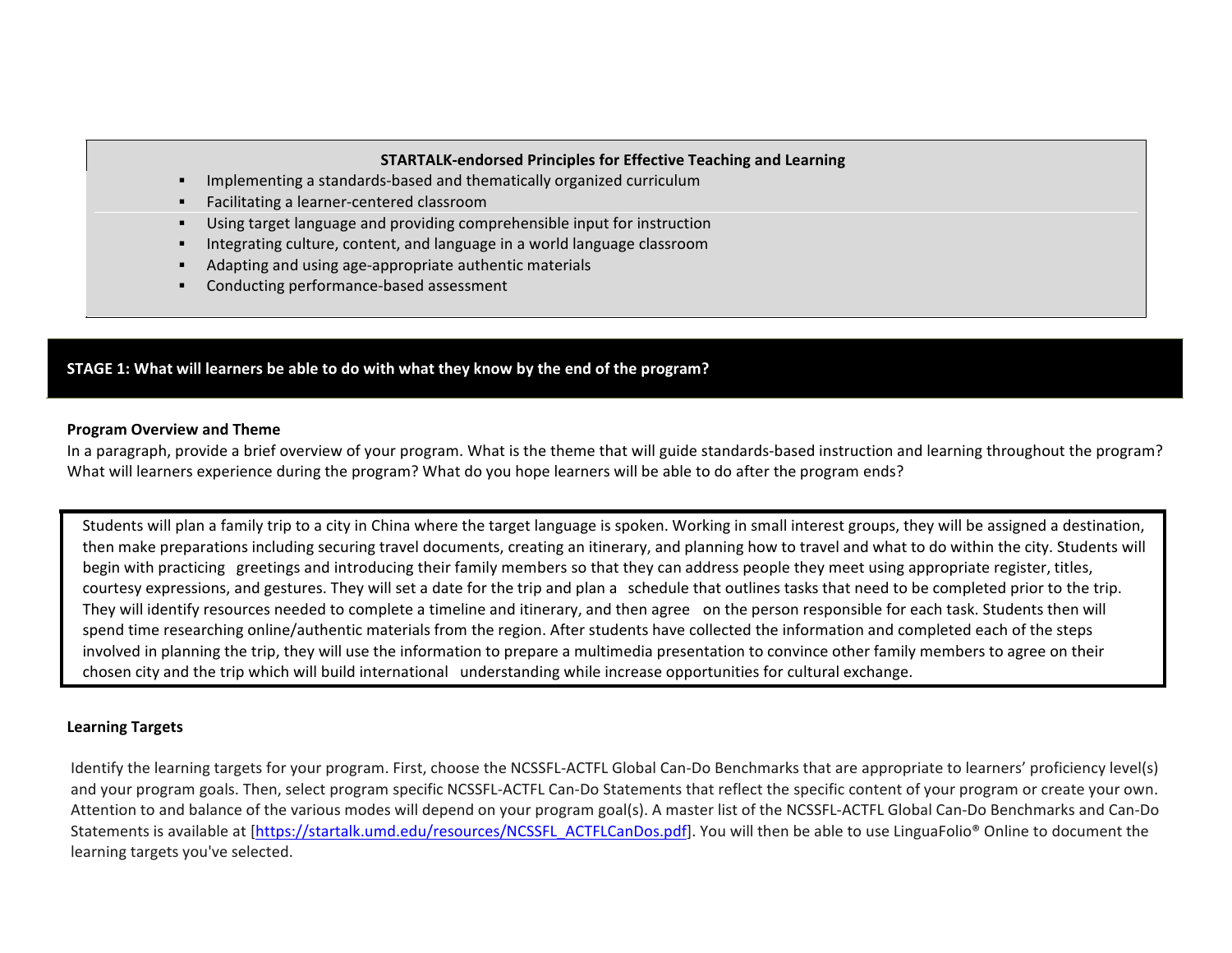# **NCSSFL-ACTFL GLOBAL CAN-DO BENCHMARKS** *Be sure to label the mode and proficiency level of each statement* **PROGRAM CAN-DO STATEMENTS OR NCSSFL-ACTFL CAN-DO STATEMENTS** *Number the can-do statements here and then transfer to stage 3* **Interpersonal Speaking** Novice High: I can communicate and exchange information about familiar topics using simple sentences. I can usually handle short social interactions in everyday situations by asking and answering simple questions. 1. I can exchange some personal information about myself and my family including home address and e-mail 2. I can exchange information about things interesting about me and my family (likes and dislikes) 3. I can ask and respond to simple question about dates, times, places, and events on schedules, posters, and tickets. 4. I can ask and respond to simple questions about cities, such as their population, and landmarks. 5. I can ask and respond to simple questions about geography feature (where is the city located). 6. I can ask about and comment on a new food that I have tried. 7. I can ask about and identify important information about the weather using a map. 8. I can ask about and respond to questions about clothes that I can bring with me during the trip. 9. I can ask and respond to simples questions about travel brochure, such as where to go, when to go, what landmark to see, what to eat and what to wear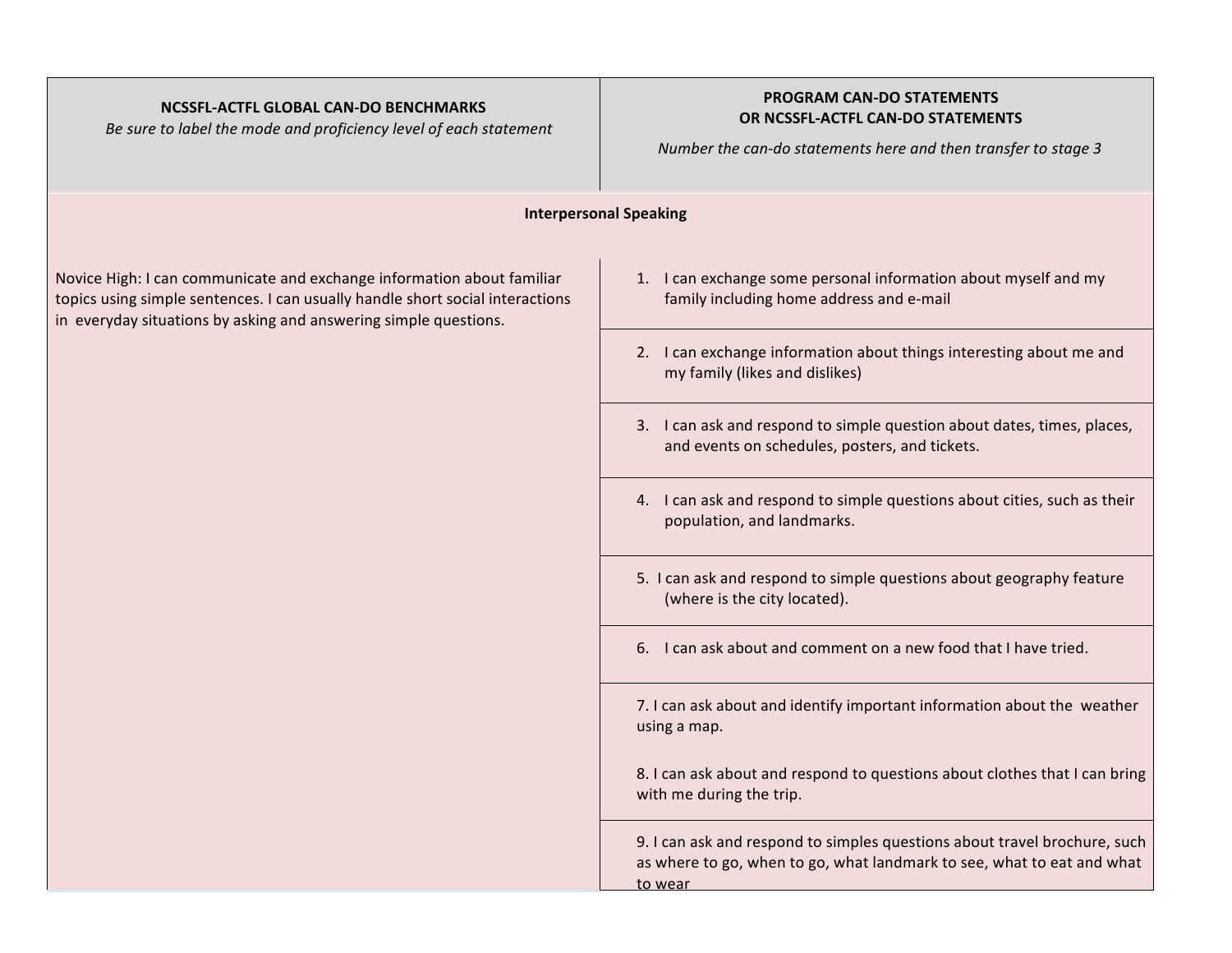| <b>Presentational Speaking</b>                                                                                                      |                                                                                                                                 |  |  |
|-------------------------------------------------------------------------------------------------------------------------------------|---------------------------------------------------------------------------------------------------------------------------------|--|--|
| Intermediate Low: I can present basic information on familiar topics using<br>language I have practiced using strings of sentences. | 10. I can introduce myself and describe my family and friends.                                                                  |  |  |
|                                                                                                                                     | 11. I can talk about my favorite activities and talk about my interests<br>(favorite musical groups, books, video games, etc.). |  |  |
|                                                                                                                                     | 12. I can describe my travel schedule such as where to go, when to go<br>and how to get there.                                  |  |  |
|                                                                                                                                     | 13. I can describe a landmark and/or a place I plan to visit and say what I<br>am going to do there.                            |  |  |
|                                                                                                                                     | 14. I can introduce a new food to others and explain why I like or don't<br>like the dish.                                      |  |  |
|                                                                                                                                     | 15. I can talk about weather based on authentic weather report.                                                                 |  |  |
|                                                                                                                                     | 16. I can describe what clothes to wear in certain weather                                                                      |  |  |
|                                                                                                                                     | 17. I can present information about the city I am going at a travel fair.                                                       |  |  |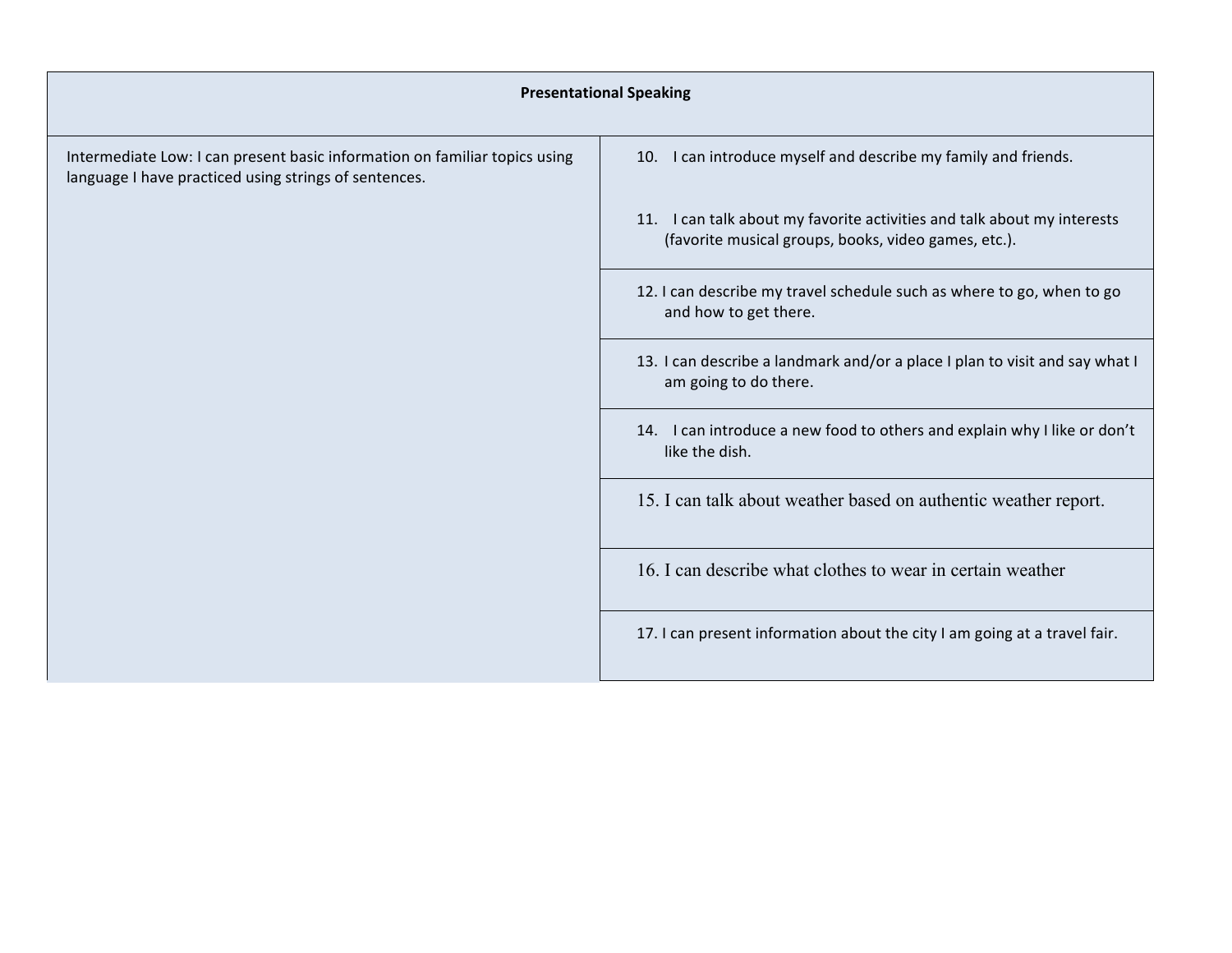| <b>Presentational Writing</b>                                                                                                                                                                                 |                                                                                                                                                            |  |  |  |
|---------------------------------------------------------------------------------------------------------------------------------------------------------------------------------------------------------------|------------------------------------------------------------------------------------------------------------------------------------------------------------|--|--|--|
| Intermediate Low: I can write messages and notes on familiar topics related                                                                                                                                   | 18. I can introduce myself, my family, and my friends.                                                                                                     |  |  |  |
| to everyday life with strings of sentences.                                                                                                                                                                   | 19. I can share information about my activities and experiences by<br>writing a message on a postcard, sending a text message, or posting<br>on Instagram. |  |  |  |
|                                                                                                                                                                                                               | 20. I can design a travel plan including dates, places to go, features of<br>the places such as their population and landmarks.                            |  |  |  |
|                                                                                                                                                                                                               | 21. I can design an ideal menu that primarily features local dishes.                                                                                       |  |  |  |
|                                                                                                                                                                                                               | 22. I can create a weather chart to compare the differences of weather<br>between the city I am going and my hometown.                                     |  |  |  |
|                                                                                                                                                                                                               | 23. I can prepare a packing list for the things I am going to bring with me.                                                                               |  |  |  |
|                                                                                                                                                                                                               | 24. I can present information about the city I am going to others through<br>blog.                                                                         |  |  |  |
|                                                                                                                                                                                                               | <b>Interpretive Listening</b>                                                                                                                              |  |  |  |
| Novice high: I can often understand words, phrases, and simple sentences<br>related to everyday life. I can recognize pieces of information and sometimes<br>understand the main topic of what is being said. | 25. I can understand some personal information when I hear others<br>introduce themselves.                                                                 |  |  |  |
|                                                                                                                                                                                                               | 26. I can understand a few details about what others are doing and<br>when.                                                                                |  |  |  |
|                                                                                                                                                                                                               | 27. I can sometimes recognize details about a travel experience when I<br>hear an ad for a travel experience.                                              |  |  |  |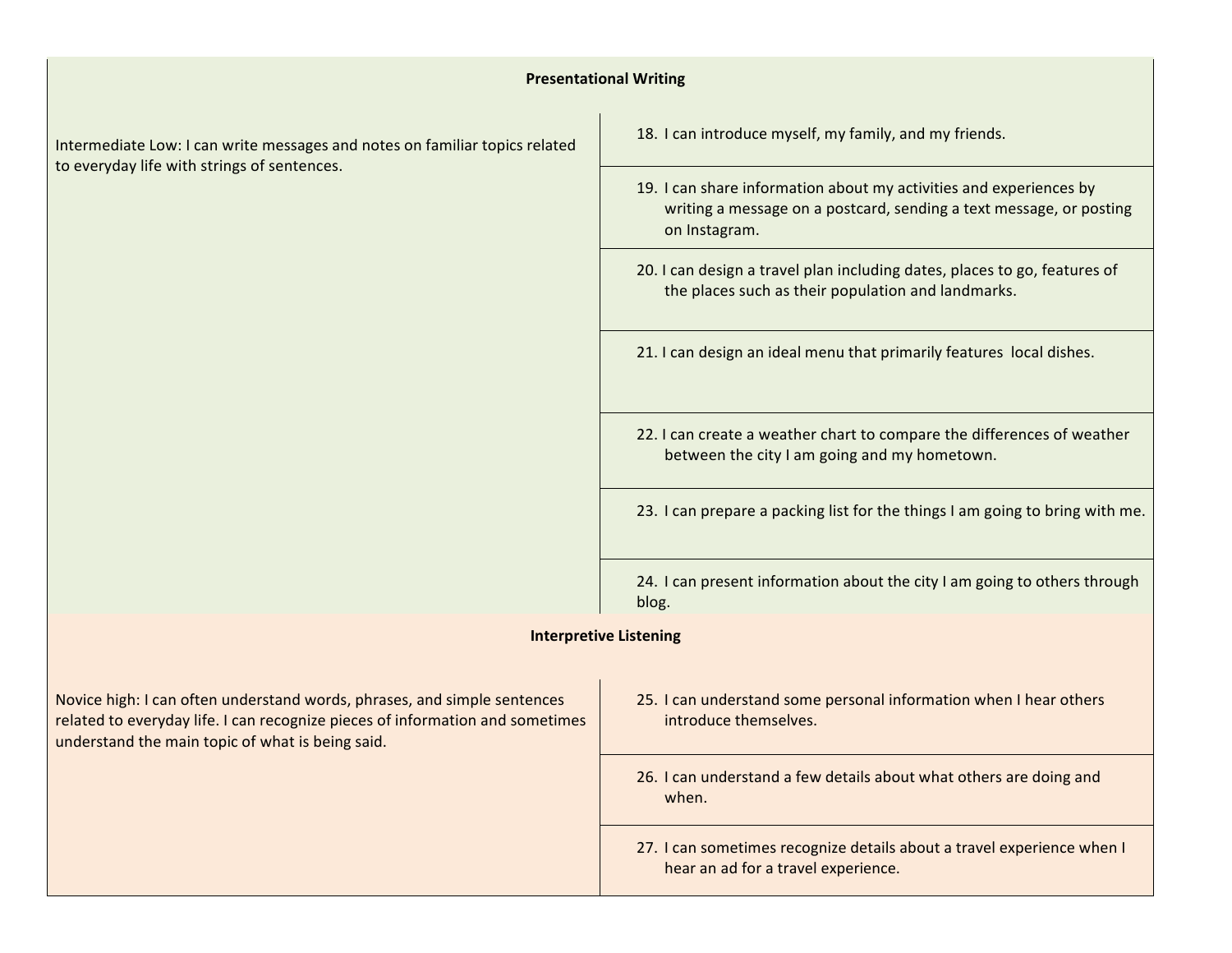| <b>Interpretive Reading</b>                                                                                                                                                                      |                                                                                                                   |  |  |
|--------------------------------------------------------------------------------------------------------------------------------------------------------------------------------------------------|-------------------------------------------------------------------------------------------------------------------|--|--|
| Novice high: I can understand familiar words, phrases, and sentences within<br>short and simple texts related to everyday life. I can sometimes understand<br>the main idea of what I have read. | 28. I can identify destinations and major attractions in travel brochures<br>and on travel websites.              |  |  |
|                                                                                                                                                                                                  | 29. I can understand menu and its features about local food when I see<br>the brochures and ads from restaurants. |  |  |
|                                                                                                                                                                                                  | 30. I can identify the main idea of what someone else did when I read a<br>journal entry.                         |  |  |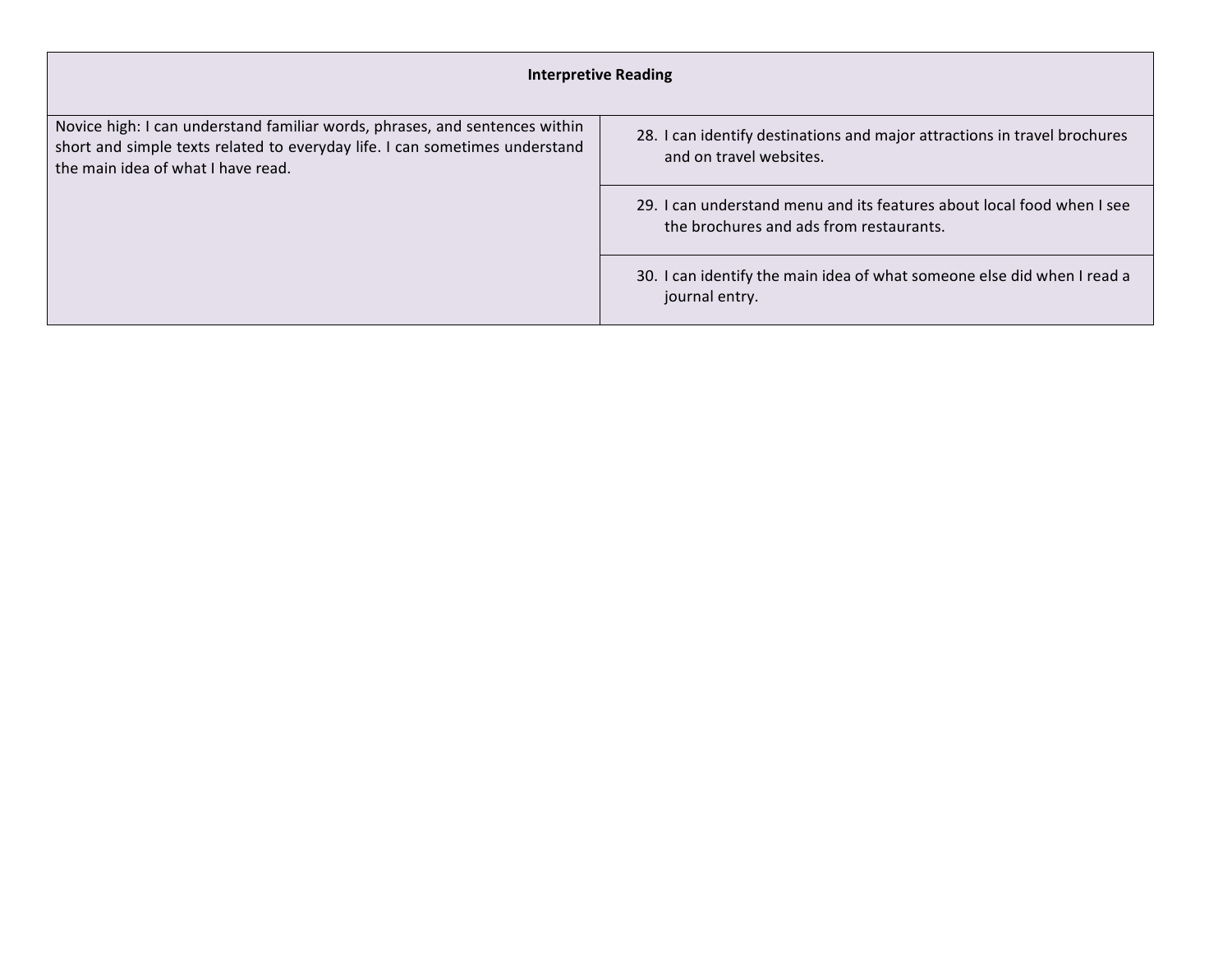# STAGE 2: How will learners demonstrate what they can do with what they know by the end of the program?

#### **Summative Performance Assessments**

Describe the major summative performance assessments you will use for each of the three communicative modes. These assessments will provide evidence that learners have achieved the program learning objectives.

| <b>INTERPRETIVE TASK</b>                                                                                                                                                                                                                                                                                                                                                                                                                                                                                                                                | <b>INTERPERSONAL TASK</b>                                                                                                                                                                                                                                                                                                                                                                                                                                                                                                 | <b>PRESENTATIONAL TASK</b>                                                                                                                                                                                                                                                                      |
|---------------------------------------------------------------------------------------------------------------------------------------------------------------------------------------------------------------------------------------------------------------------------------------------------------------------------------------------------------------------------------------------------------------------------------------------------------------------------------------------------------------------------------------------------------|---------------------------------------------------------------------------------------------------------------------------------------------------------------------------------------------------------------------------------------------------------------------------------------------------------------------------------------------------------------------------------------------------------------------------------------------------------------------------------------------------------------------------|-------------------------------------------------------------------------------------------------------------------------------------------------------------------------------------------------------------------------------------------------------------------------------------------------|
| Learners understand, interpret, and analyze what is<br>heard, read, or viewed on a variety of topics.                                                                                                                                                                                                                                                                                                                                                                                                                                                   | Learners interact and negotiate meaning in spoken or<br>written conversations to share information, reactions,<br>feelings, and opinions.                                                                                                                                                                                                                                                                                                                                                                                 | Learners present information, concepts, and ideas to<br>inform, explain, persuade, and narrate on a variety of<br>topics using appropriate media and adapting to various<br>audiences of listeners, readers, or viewers.                                                                        |
| You have the opportunity to visit a city in China<br>during your summer vocation. Listen to and / or<br>read descriptions of and/or watch videos about<br>four Chinese cities with relevant information<br>such as the locations, dates and durations of the<br>trips, famous landmarks, cost of the trip and<br>food. Then, complete a graphic organizer<br>comparing the cities. In simple sentences,<br>answer a few questions about your interests,<br>select a city, and give at least two simple reasons<br>about why it is the best place to go. | You want your family to go with you to the city<br>that you have chosen. On daily basis, you post<br>blog entries in simple sentences about the<br>information of the city based on the research<br>you have done online/ authentic materials. You<br>respond to posts from family members for the<br>questions they have.<br>However, your family members have different<br>preferences. Have a conversation (in role play<br>format) where you talk about the advantages<br>and disadvantages of each city. Compromise. | Design a brochure with at least 6 pieces of<br>important information in simple sentences for a<br>travel fair about the city you want to travel to.<br>Based on the content of the brochure, create a<br>multimedia presentation for audiences who<br>might want to travel to your chosen city. |

 $\Lambda$  and  $\Lambda$  is a tractational of the contribution of the contribution of the contribution of the contribution of the contribution of the contribution of the contribution of the contribution of the contribution of the co STAGE 3: What will prepare learners to demonstrate what they can do with what they know?

### **Learning Experiences**

In this section, list the major learning experiences and related evidence of learning from the beginning through the end of your unit/program. Complete the first column with the program can-dos developed or identified in stage 1. In the second column, determine the specific linguistic, cultural, and other subject matter knowledge and skills that learners will acquire as they work with your program theme. In the third column, indicate the learning experiences that will allow learners to develop these skills and knowledge so that they can perform the summative tasks identified in stage 2.

you are sponding to the comment of the comment of the comment of the comment of the comment of the comment of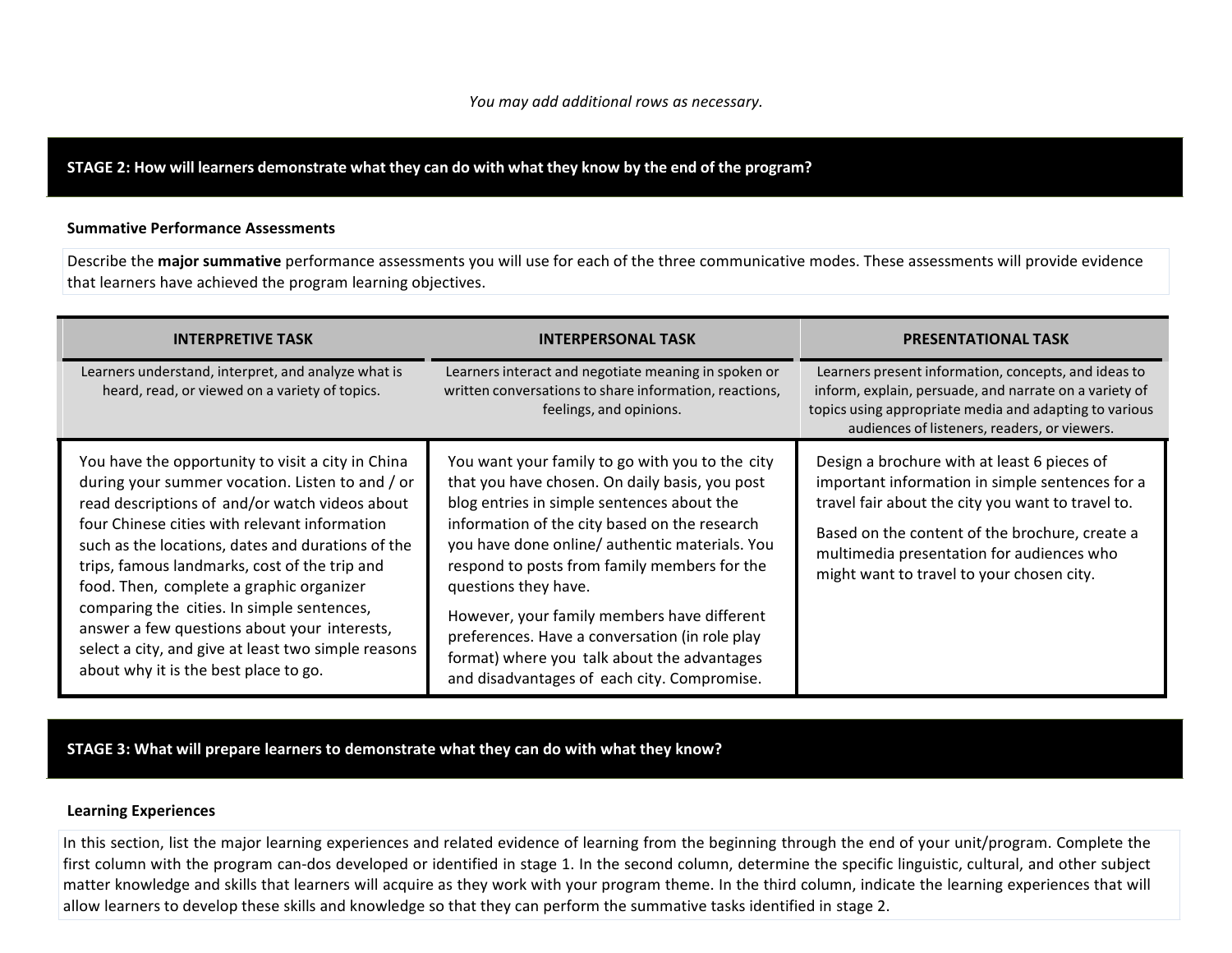| <b>PROGRAM CAN-DO STATEMENTS</b><br>OR NCSSFL-ACTFL CAN-DO STATEMENTS<br>Learners can $\dots$                                                                                                                                                | LANGUAGE, CULTURE, CONTENT<br>Learners need to use                                                                                                                                           | <b>MAJOR LEARNING EXPERIENCES &amp; EVIDENCE</b><br>Learners will experience and demonstrate                                                       |  |  |
|----------------------------------------------------------------------------------------------------------------------------------------------------------------------------------------------------------------------------------------------|----------------------------------------------------------------------------------------------------------------------------------------------------------------------------------------------|----------------------------------------------------------------------------------------------------------------------------------------------------|--|--|
| Copy these can-dos directly from stage 1,<br>column 2. Use one row per can-do.                                                                                                                                                               | List the vocabulary, grammatical structures,<br>language chunks, cultural knowledge, and content<br>information that learners need in order to<br>accomplish the can-dos listed in column 1. | Describe the key learning<br>tasks/activities/formative assessments that<br>allow learners to demonstrate that they can<br>meet the stated can-do. |  |  |
| Stage 3 may have more learning experiences than are possible given the time frame. The intent was to offer a representative sample knowing that<br>different programs would have to adapt to address differences in languages and materials. |                                                                                                                                                                                              |                                                                                                                                                    |  |  |

**Interpersonal Speaking**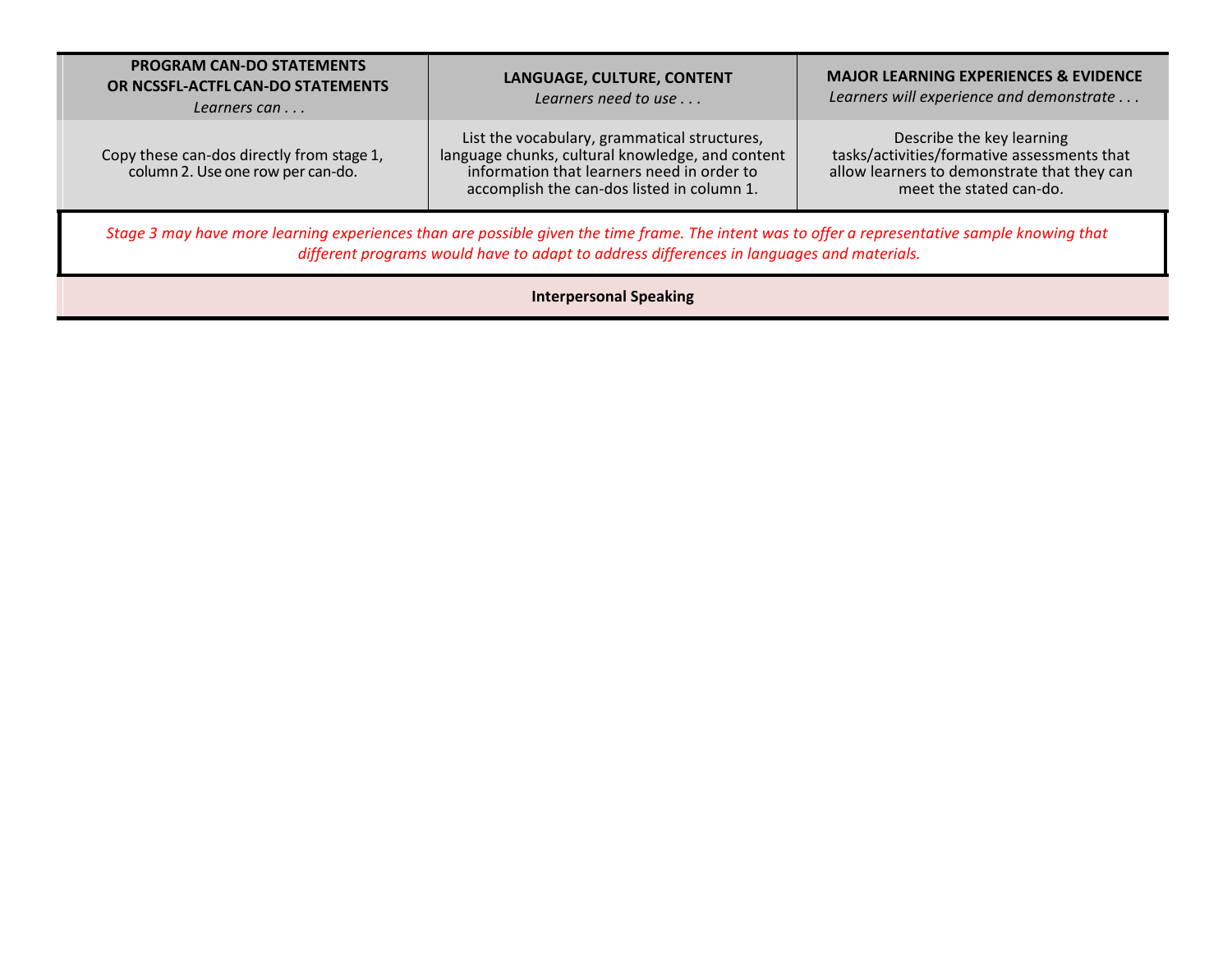| 1. I can exchange some personal information<br>about myself and my family including my | What is your name?<br>My name is $\dots$                                                                                                                                                                                                                                                                                                                                                                                                                                                                                                                     | Inside/outside circle activity<br><b>Speed dating activity</b>                                                                                                                                                                                                                                                                                                                                                                                                                                                                                                                                                                                                                                                                                                                                                                                                                                                                                           |
|----------------------------------------------------------------------------------------|--------------------------------------------------------------------------------------------------------------------------------------------------------------------------------------------------------------------------------------------------------------------------------------------------------------------------------------------------------------------------------------------------------------------------------------------------------------------------------------------------------------------------------------------------------------|----------------------------------------------------------------------------------------------------------------------------------------------------------------------------------------------------------------------------------------------------------------------------------------------------------------------------------------------------------------------------------------------------------------------------------------------------------------------------------------------------------------------------------------------------------------------------------------------------------------------------------------------------------------------------------------------------------------------------------------------------------------------------------------------------------------------------------------------------------------------------------------------------------------------------------------------------------|
| home address and e-mail.                                                               | Where are you from? Where do you live?<br>$l$ am from $\ldots$ / I live in $\ldots$<br>What state/country is that in?<br>How far is it from NYC, LA, Chicago, Beijing,<br>Chengdu, etc.?<br>How old are you?<br>I am years old.<br>When is your birthday?<br>I was born on And you? You are<br>older/younger than I am.<br>Where do you go to school?<br>I go to<br>What grade are you in?<br>I'm in grade<br>Do you have brothers and sisters?<br>Yes, I have<br>No, I am an only child.<br>How old are your siblings?<br>Are you the oldest? The youngest? | Who am I: Attach a sticky note to each student's<br>back with the name of a famous person from the<br>target culture. Students circulate to ask and<br>answer questions to find out who they are. They<br>may not guess a name until they have asked ten<br>questions. Students do this as a role play in the<br>first and second person.<br>People at a party: Pair students (student A and<br>student B) Give students a picture that shows a<br>scene with several people at a party or other<br>event. Working together, they help one another<br>identify the ten people by asking and answering<br>questions about the people pictured. Each partner<br>has an information sheet that gives details on<br>some of the people pictured. His or her partner<br>has information on the others.<br>Timeline activity: Interview a classmate to find<br>out five important dates in his/her life; then<br>create an illustrated timeline reflecting the |
|                                                                                        | Who do you want to go to China<br>with?                                                                                                                                                                                                                                                                                                                                                                                                                                                                                                                      |                                                                                                                                                                                                                                                                                                                                                                                                                                                                                                                                                                                                                                                                                                                                                                                                                                                                                                                                                          |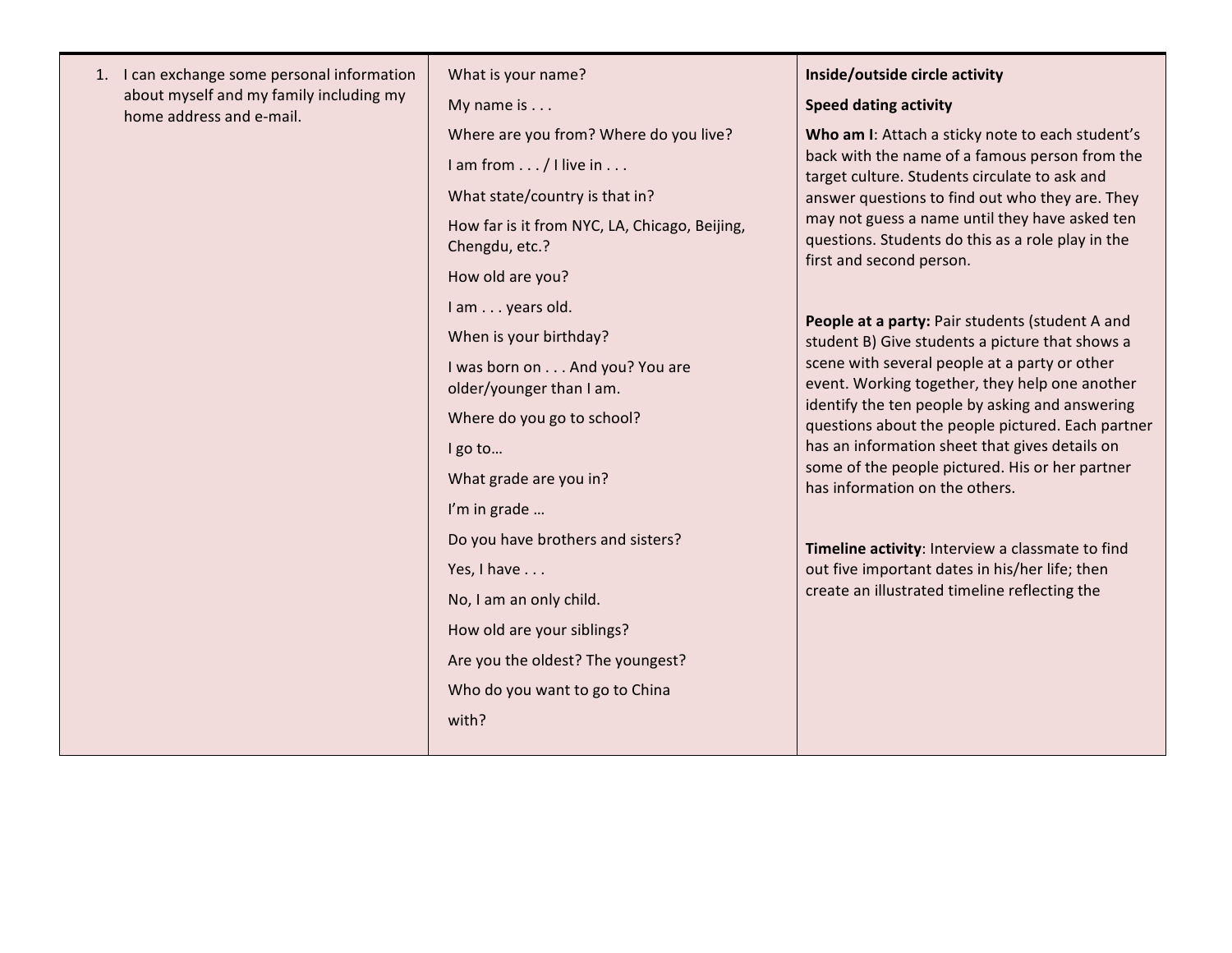|                                                                                                                              |                                                                                                                                                                                                | information. Share with the class.                                                                                                                                                                                                                                                                                                                                                                                                                                                                                                                               |
|------------------------------------------------------------------------------------------------------------------------------|------------------------------------------------------------------------------------------------------------------------------------------------------------------------------------------------|------------------------------------------------------------------------------------------------------------------------------------------------------------------------------------------------------------------------------------------------------------------------------------------------------------------------------------------------------------------------------------------------------------------------------------------------------------------------------------------------------------------------------------------------------------------|
|                                                                                                                              |                                                                                                                                                                                                | Information gap task:                                                                                                                                                                                                                                                                                                                                                                                                                                                                                                                                            |
|                                                                                                                              |                                                                                                                                                                                                | Distribute pictures of different people to the<br>students. The teacher should create a fact card<br>that has basic information about the people, but<br>should not share this information with the<br>students until they have completed the activity.<br>Working in pairs, students discuss the photo to<br>come to agreement on the person's age,<br>whereabouts, nationality, and the language(s) the<br>person speaks. Once the students have decided<br>on the information they feel is correct based on<br>the photo, they confirm with the actual facts. |
|                                                                                                                              |                                                                                                                                                                                                | Information gap task: Students work in pairs to<br>identify the members of a family. Students<br>designated A and students designated B receive<br>the same picture of a family at a celebration. Each<br>student has different clues about individual<br>people. Students ask and answer questions about<br>the people to ascertain their identities. Once<br>completed, the pairs discuss how they discovered<br>each person's identity.                                                                                                                       |
| 2. I can exchange information about things<br>interesting about me and my family (likes<br>and dislikes)                     | What do you like to do? Do you want to?<br>Let's go to , and then we can<br>Activities<br>Types of movies/video games<br><b>Musical groups</b><br>What type of music do you prefer<br>and why? | Ice Breaking: To know each other, students sit<br>together to play ice breaking game. They can ask<br>what they like to do. Each person has one minutes<br>to ask questions. Then, they move on to ask another<br>person.<br>Maintain the conversation: Students work<br>together in pairs to hold simple conversations on<br>activities and interests by asking questions and<br>commenting on their partners' responses.                                                                                                                                       |
| 3. I can ask and respond to simple question<br>about dates, times, places, and events on<br>schedules, posters, and tickets. | When will you go to<br>China?                                                                                                                                                                  | Using an authentic online weather site from the<br>target region/country, students ask and answer<br>questions about dates, times, and places.                                                                                                                                                                                                                                                                                                                                                                                                                   |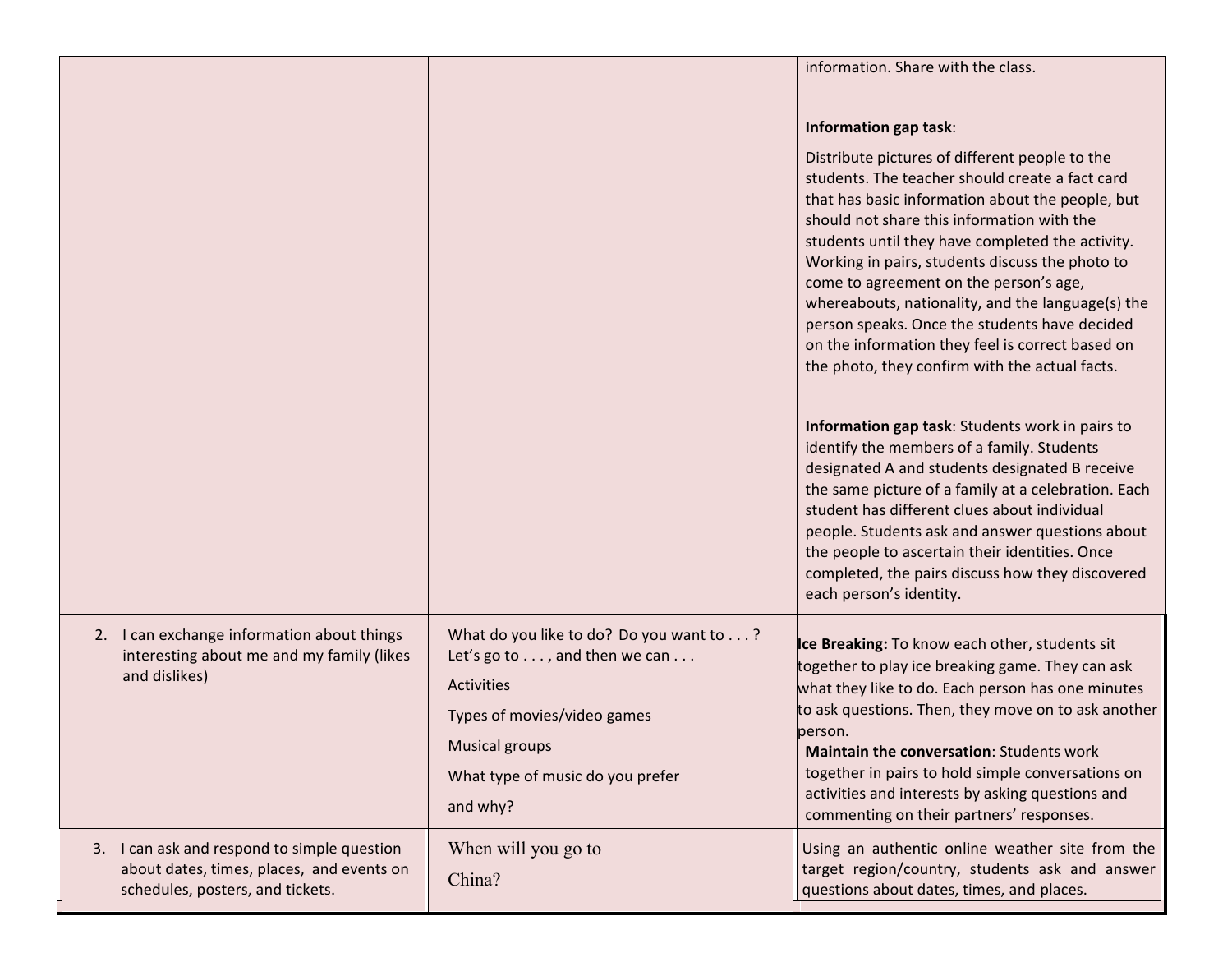|                                                                                                           | When do you leave for China?<br>I leave on at<br>Where do you plan to go?<br>I plan to go to                      | Students work in small groups to design their<br>itinerary. The group creates a visual itinerary<br>showing each step of their journey to the city.<br>Groups pair up to share their schedules with one<br>another to see what is similar and what is<br>different.                                                                                                                 |
|-----------------------------------------------------------------------------------------------------------|-------------------------------------------------------------------------------------------------------------------|-------------------------------------------------------------------------------------------------------------------------------------------------------------------------------------------------------------------------------------------------------------------------------------------------------------------------------------------------------------------------------------|
| 4. I can ask and respond to simple<br>questions about cities, such as their<br>population, and landmarks. | What's the population in?<br>It's $\ldots$<br>What are the landmarks?<br>In ,  is famous.                         | Students interview native speakers at the camp to<br>get detailed information about the city he/she is<br>from, including its population and landmarks.<br>They have picture clue cards and ask questions<br>until they can figure out what city it is. The<br>teacher should create cards based on real city that<br>the students are going to visit.                              |
| 5. I can ask and respond to simple questions<br>about geography feature (where is the<br>city located).   | Where is the city located?<br>It is in the northeast/ of China.<br>How will you get there?<br>I will get there by | Map the city: Student use map to identify the cities<br>they are going to visit. They need to share with<br>people at the travel fair about the features of the<br>cities, including their population and landmarks.<br>A group of students is given a schedule for the<br>day. They discuss what are the best<br>transportation tools to use to take them to their<br>destination. |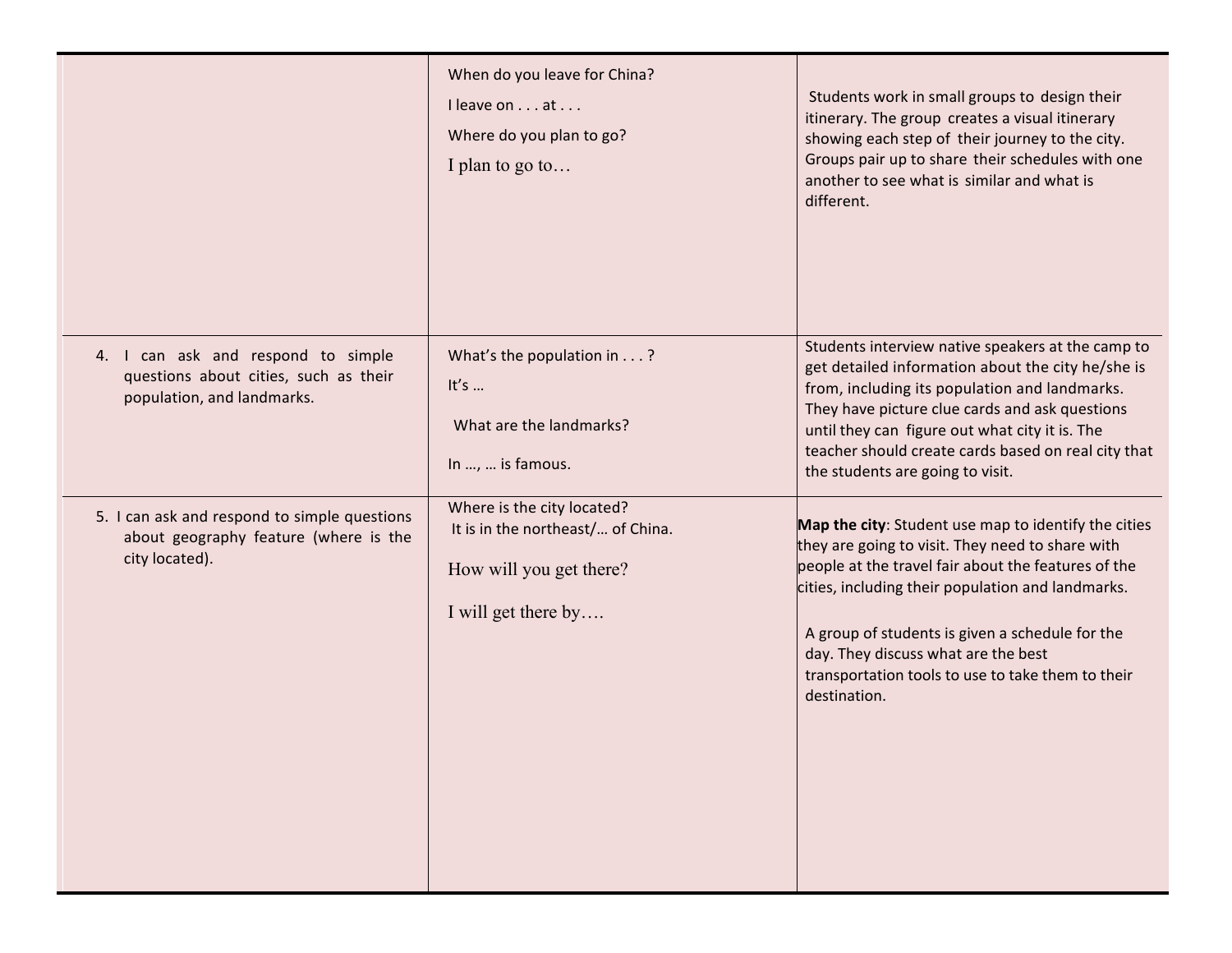|                                                                    |                                                                                                                                                                                                                                                                                                                                                                                          | A small group of students has the daily schedule<br>and they really want to make a change in the daily<br>agenda about the transportation tool they are going<br>to use. A native speaker plays the role of the group<br>leader. Students in the group attempt to convince<br>the group leader to make at least one change in the<br>agenda. The native speaker plays along, keeping<br>the conversation at the level of the students.                                                                                                                                                                                                                                                                                                                                                                                                                                                                            |
|--------------------------------------------------------------------|------------------------------------------------------------------------------------------------------------------------------------------------------------------------------------------------------------------------------------------------------------------------------------------------------------------------------------------------------------------------------------------|-------------------------------------------------------------------------------------------------------------------------------------------------------------------------------------------------------------------------------------------------------------------------------------------------------------------------------------------------------------------------------------------------------------------------------------------------------------------------------------------------------------------------------------------------------------------------------------------------------------------------------------------------------------------------------------------------------------------------------------------------------------------------------------------------------------------------------------------------------------------------------------------------------------------|
| 6. I can ask about and comment on a new<br>food that I have tried. | I like to eat and to drink.<br>What is this?<br>What's in this dish?<br>Do you like? I don't know.<br>I would like to try<br>Names of regional dishes and key ingredients<br>What are we having/eating for breakfast/lunch/<br>dinner?<br>What should we have? What about<br>No, I am allergic to<br>Let's eat/have<br>Order food in a<br>restaurant;<br>Make comments on the<br>dishes; | Each student is given a visual image of a featured<br>food or a dish of the city they are visiting.<br>Students mingle to identify foods they like and<br>foods they want to try. Students should go<br>beyond just the name of the dish by naming and<br>commenting on the key ingredients in the dish.<br>Each group of students is in charge of planning a<br>specific meal for the trip. The meal must be<br>healthy and must include at least two regional<br>foods.<br>Students offer suggestions and accept and reject<br>ideas until they agree on the menu.<br>Set up a market/store with authentic items from<br>the target culture. Acting as sellers and buyers,<br>students role play a variety of transactions. This<br>market/store may serve as the actual store during<br>the program where students "purchase" daily<br>snacks, toys, etc. using money earned during the<br>program activities. |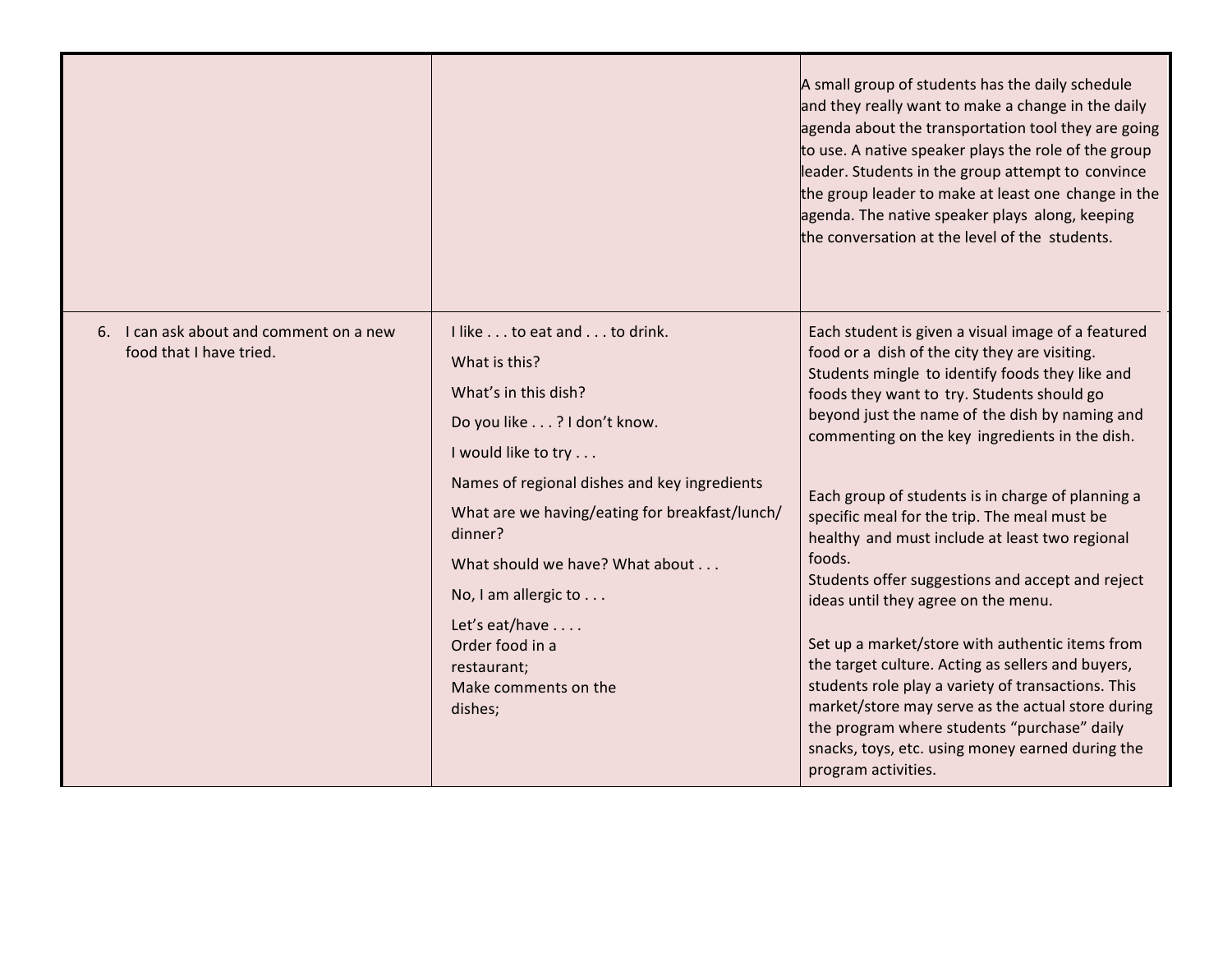| 7. I can ask about and identify important<br>information about the weather using a<br>map.                             | What's the weather like in?<br>It's hot, cold, warm, cool, etc.<br>It's windy, rainy, overcast, etc.<br>We won't be able to It's going<br>to rain. It's going to be too hot to                    | Using an authentic online weather site from the<br>target region/country, students ask and answer<br>questions about the conditions that are occurring<br>there. They talk about what activities may be<br>possible and express preferences about the ones<br>they would like to try based on current conditions.<br>They compare the weather of target city with<br>their hometown and share their comparison at<br>the travel fair by using graphic chart to show the<br>similarities and differences. |
|------------------------------------------------------------------------------------------------------------------------|---------------------------------------------------------------------------------------------------------------------------------------------------------------------------------------------------|----------------------------------------------------------------------------------------------------------------------------------------------------------------------------------------------------------------------------------------------------------------------------------------------------------------------------------------------------------------------------------------------------------------------------------------------------------------------------------------------------------|
| 8. I can ask about and respond to questions<br>about clothes /accessories that I can bring<br>with me during the trip. | What shall I bring with me?<br>I'd like to bringwith me, because<br>the weather in  (city) is hot/cold<br>in(season).<br>Can I wear  in ?<br>We won't be able to wear<br>because it is (Weather). | Students create a packing list for the trip, such as<br>the clothes /accessories they need to pack and<br>why; they share their packing list with their travel<br>companions.<br>Students identify information from authentic<br>online shopping. They post this information at<br>their blog and respond to people's posts. The<br>information includes what to buy if he/she wants<br>local clothes/ accessories/ souvenirs for their<br>families and friends.                                         |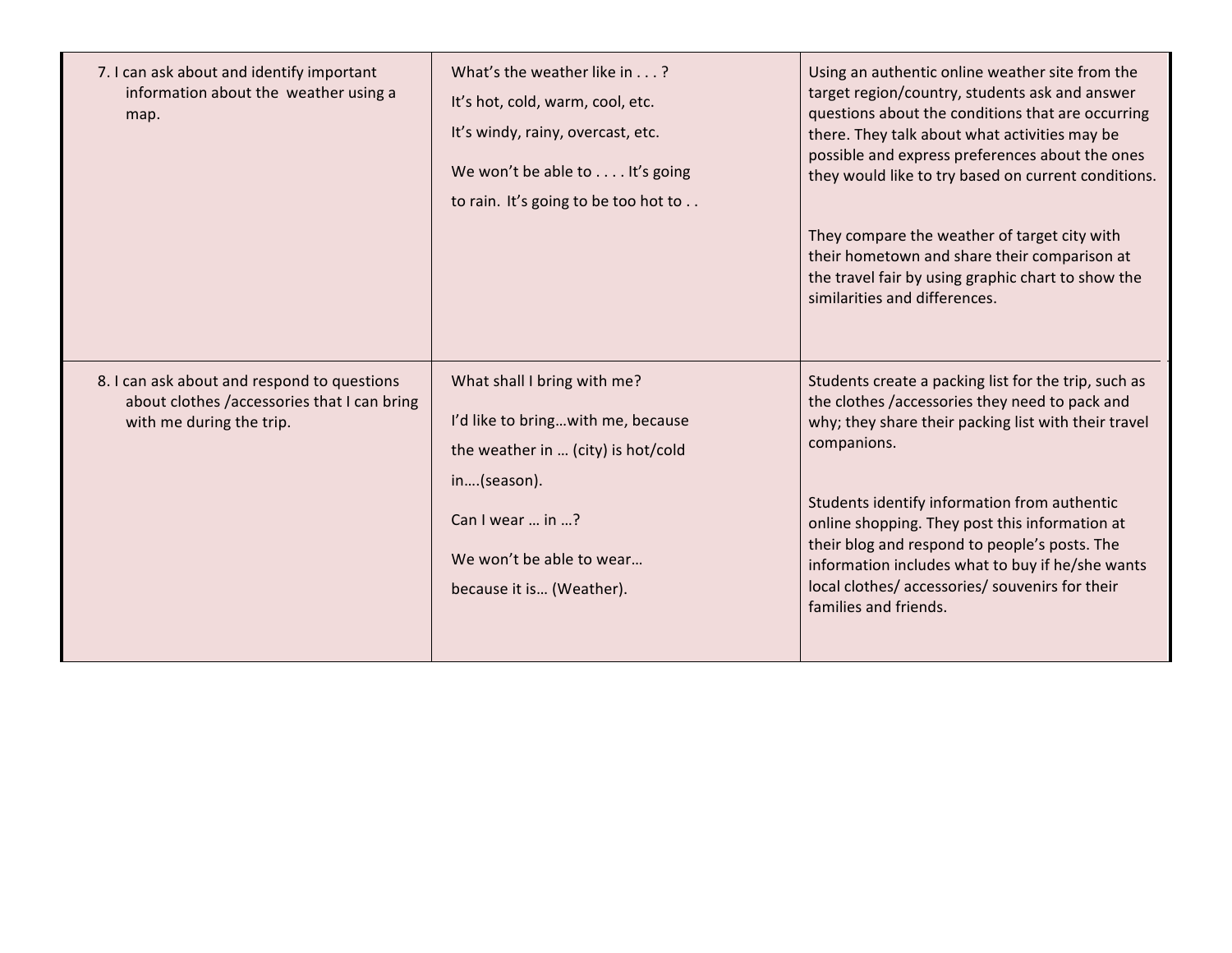| 9. I can ask and respond to simples questions<br>about travel brochure, such as where to<br>go, when to go, what landmark to see,<br>what to eat and what to wear | Where do you plan to go? Why?<br>When will you go?<br>What are you going to see/do<br>there?<br>What food do you want to eat<br>when you get there?<br>What will you bring with you? | Students design a travel brochure to attract more<br>people with similar interest to go with them. At<br>the travel fair, he/she respond and comments on<br>the questions people ask. |
|-------------------------------------------------------------------------------------------------------------------------------------------------------------------|--------------------------------------------------------------------------------------------------------------------------------------------------------------------------------------|---------------------------------------------------------------------------------------------------------------------------------------------------------------------------------------|
| <b>Presentational Speaking</b>                                                                                                                                    |                                                                                                                                                                                      |                                                                                                                                                                                       |
| I can introduce myself and describe my<br>10.                                                                                                                     | Biographical information (listed earlier)                                                                                                                                            | Students create a multimedia presentation to<br>introduce him/her and his/her families to the<br>people who he/she meet at travel fair.                                               |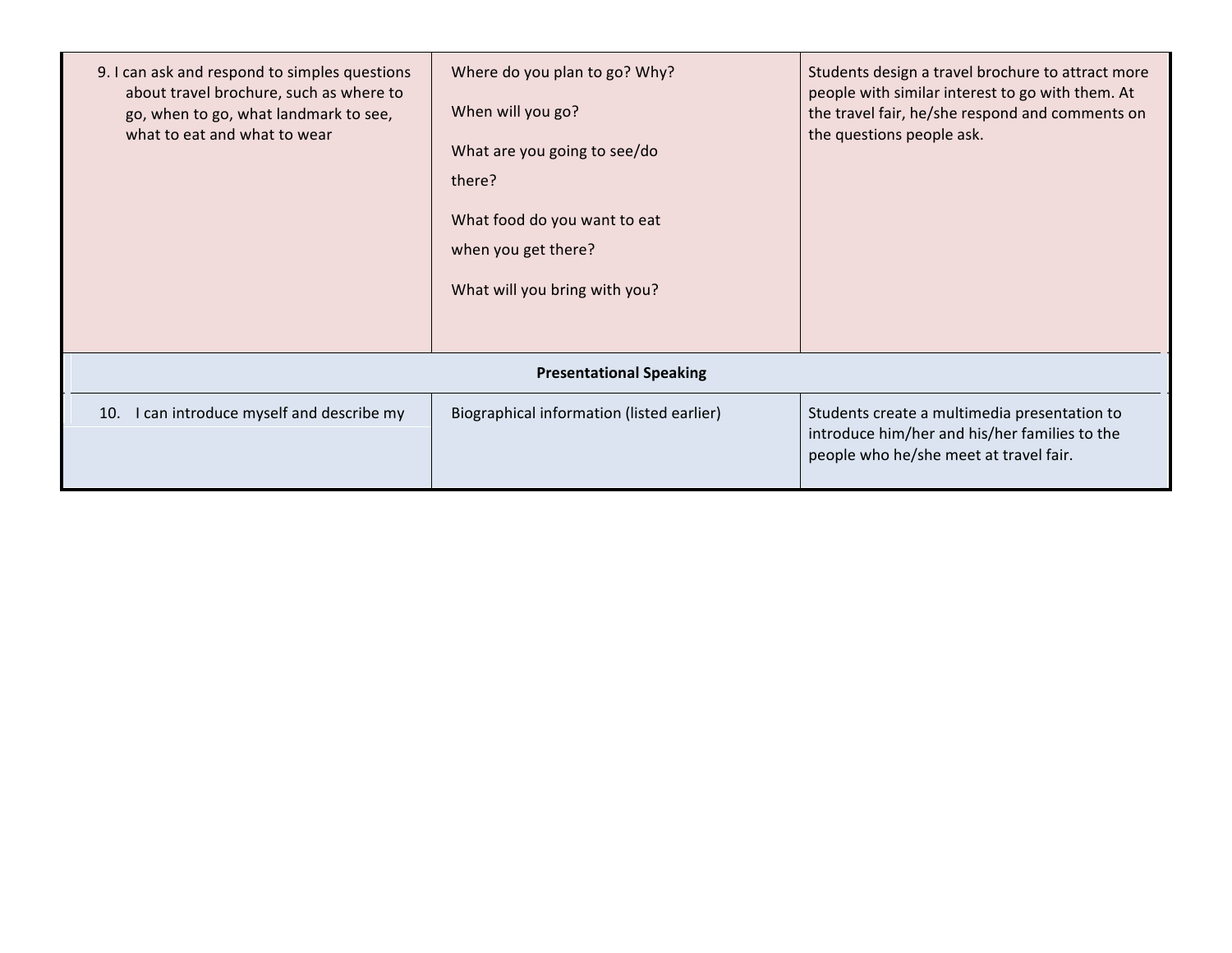| family and friends.                                                             | Mother, father, brother, sister, grandfather,<br>grandmother, cousin, friend (female/male)<br>Tall/short | They include personal information and take the<br>opportunity to introduce their family members<br>and/or friends.<br>Students record introductions to introduce |
|---------------------------------------------------------------------------------|----------------------------------------------------------------------------------------------------------|------------------------------------------------------------------------------------------------------------------------------------------------------------------|
|                                                                                 | Hair types: Long, short, curly, straight, frizzy,<br>ponytail, braids, etc.                              |                                                                                                                                                                  |
|                                                                                 | Eye color: Brown eyes, blue eyes, green eyes,<br>hazel eyes                                              | themselves to their travel companions. They may<br>use a podcast/ a vodcast/ an i-movie/ a photo story<br>to create an avatar, or add an introduction on Voice   |
|                                                                                 | Outgoing/introverted                                                                                     | Stream in response to a travel companion's'                                                                                                                      |
|                                                                                 | Talkative/quiet                                                                                          | request.                                                                                                                                                         |
|                                                                                 | Athletic/sedentary                                                                                       |                                                                                                                                                                  |
|                                                                                 | Mischievous                                                                                              |                                                                                                                                                                  |
|                                                                                 | Likes to play games on a computer                                                                        |                                                                                                                                                                  |
|                                                                                 | Watches television                                                                                       |                                                                                                                                                                  |
|                                                                                 | Plays soccer, tennis, basketball, etc. at (location)<br>with(someone)                                    |                                                                                                                                                                  |
| 11. I can talk about my favorite activities and                                 | Play sports                                                                                              | Students create a podcast or vodcast to share                                                                                                                    |
| talk about my interests (favorite musical<br>groups, books, video games, etc.). | Ride my bike                                                                                             | with the travel companion who want to get to<br>know them before they visit the cities in the                                                                    |
|                                                                                 | Play video games                                                                                         | summer.                                                                                                                                                          |
|                                                                                 | Watch television                                                                                         |                                                                                                                                                                  |
|                                                                                 | Go to the movies                                                                                         |                                                                                                                                                                  |
|                                                                                 | Meet friends at the mall                                                                                 |                                                                                                                                                                  |
|                                                                                 | Shop                                                                                                     |                                                                                                                                                                  |
|                                                                                 | Swim                                                                                                     |                                                                                                                                                                  |
|                                                                                 | Listen to music                                                                                          |                                                                                                                                                                  |
|                                                                                 | Play the piano, violin, guitar                                                                           |                                                                                                                                                                  |
|                                                                                 | I like rap it is                                                                                         |                                                                                                                                                                  |
|                                                                                 |                                                                                                          |                                                                                                                                                                  |
|                                                                                 |                                                                                                          |                                                                                                                                                                  |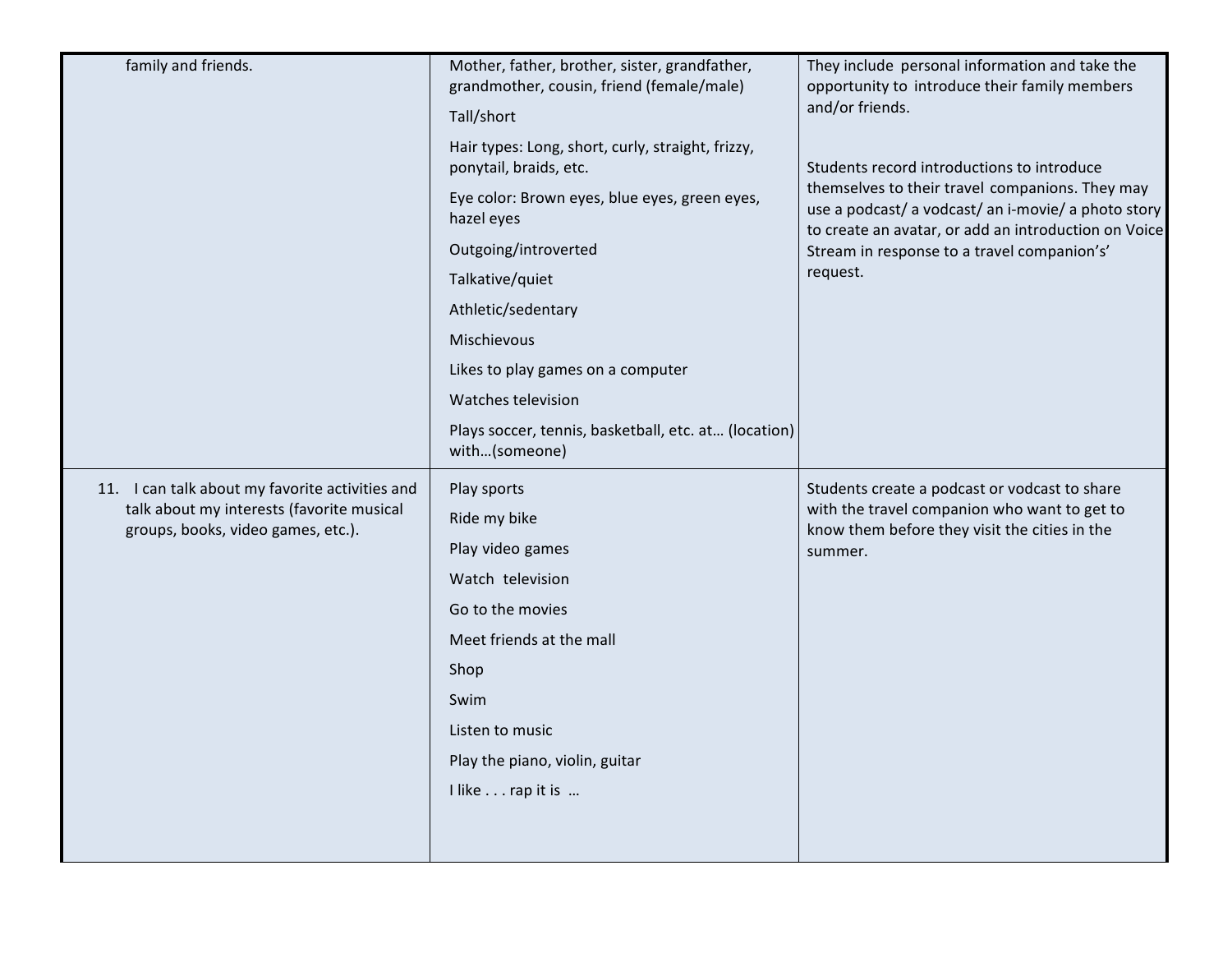| 12. I can describe my travel schedule such as<br>where to go, when to go and how to get<br>there.       | I am going to<br>I will leave on<br>I will take                                                                                                                                                                                                                                                                                                   | Student design an itinerary about the city they<br>plan to go. They present their itinerary to their<br>friends / travel companions.                                                                                             |
|---------------------------------------------------------------------------------------------------------|---------------------------------------------------------------------------------------------------------------------------------------------------------------------------------------------------------------------------------------------------------------------------------------------------------------------------------------------------|----------------------------------------------------------------------------------------------------------------------------------------------------------------------------------------------------------------------------------|
| 13. I can describe a landmark and/or a place I<br>plan to visit and say what I am going to do<br>there. | It is located near, close to, far from, next to,<br>across from, to the right of, etc.<br>It is made of rock, bronze, steel, etc.<br>It is circular, square, rectangular, spread out,<br>small, big, etc.<br>Interesting, boring, exciting, busy, crowded, etc.<br>I am going to because it is<br>Activities and<br>interests<br>(listed earlier) | Students assemble an electronic photo album of<br>the sites they want to visit for the travel fair.<br>They record a travelogue with descriptions of the<br>landmarks and places including personal<br>comments and preferences. |
| 14. I can introduce a new food to others and                                                            | The name of this dish is                                                                                                                                                                                                                                                                                                                          | Students work together in small groups to present                                                                                                                                                                                |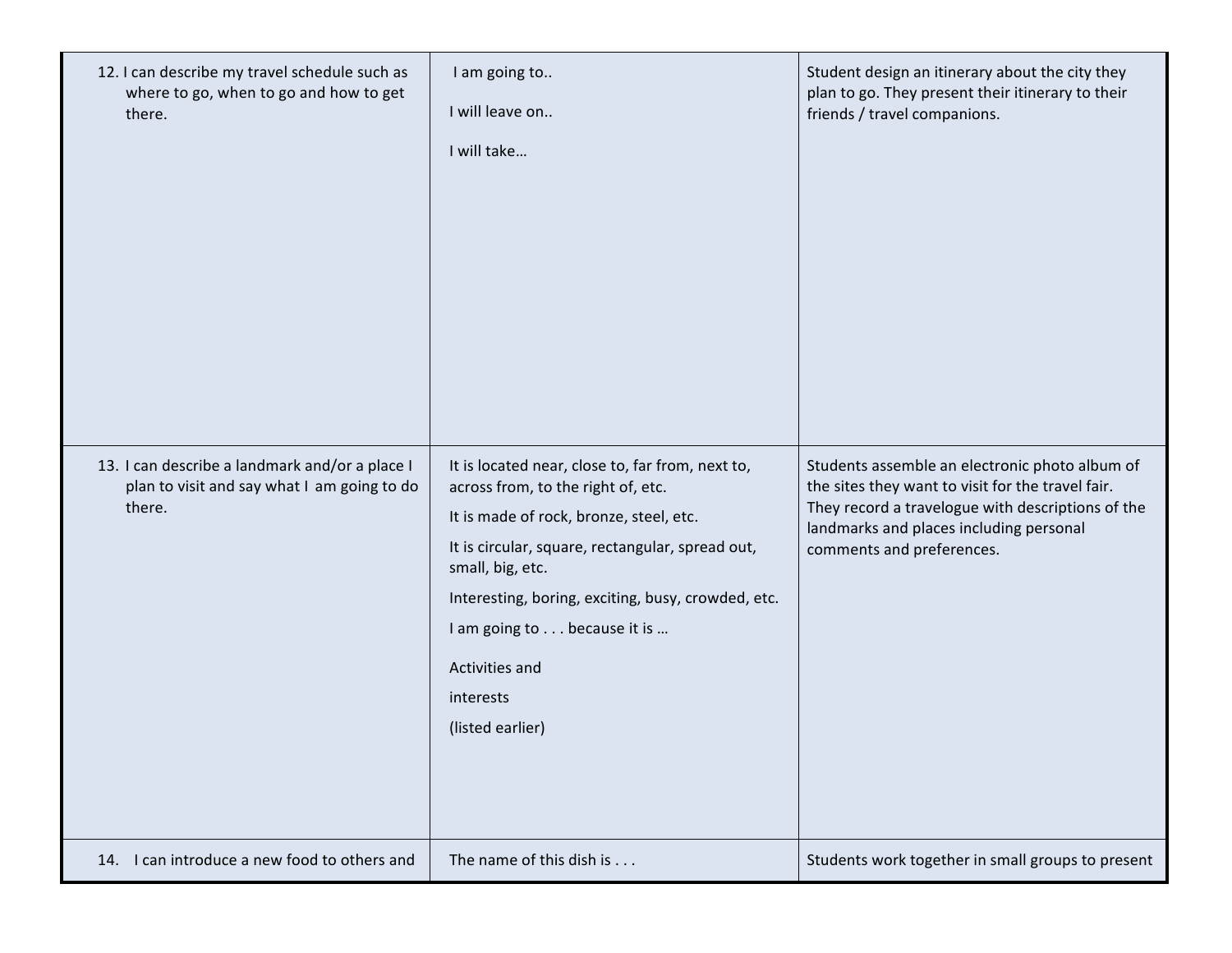| explain why I like or don't like the dish.                                   | It has $\ldots$<br>It is healthy/unhealthy because<br>It is sweet/salty.<br>I like it because I love                                                             | a local dish to the class. If possible, they prepare<br>the dish taking pictures at each step. They then<br>explain what is in the dish, showing appropriate<br>images. They conclude by giving their opinions of<br>the dish. |
|------------------------------------------------------------------------------|------------------------------------------------------------------------------------------------------------------------------------------------------------------|--------------------------------------------------------------------------------------------------------------------------------------------------------------------------------------------------------------------------------|
| 15. I can talk about weather based on<br>authentic weather report.           | The weather in  is hot, cold,<br>warm, cool, etc. It's windy,<br>rainy, overcast, etc.<br>We won't be able to It's going to rain. It's<br>going to be too hot to | Students create weather forecast for the city they<br>are going to visit. They present the weather<br>forecast to their travel companions.                                                                                     |
| 16. I can describe what clothes to wear in<br>certain weather.               | I'd like to bringwith me, because<br>the weather in  (city) is hot/cold<br>in(season).                                                                           | Students prepare a suitcase of clothes that they<br>are going to bring with them for the trip. They<br>describe what they pack and explain why.                                                                                |
| 17. I can present information about the city I<br>am going at a travel fair. | I am going to visit<br>It is located in near<br>I want to see/go<br>I will leave on<br>Some interesting facts are (food,<br>weather, things to pack /buy.        | At the travel fair, students create a brief<br>documentary that highlights the sites they are<br>going to visit. They need to show the most<br>interesting parts.                                                              |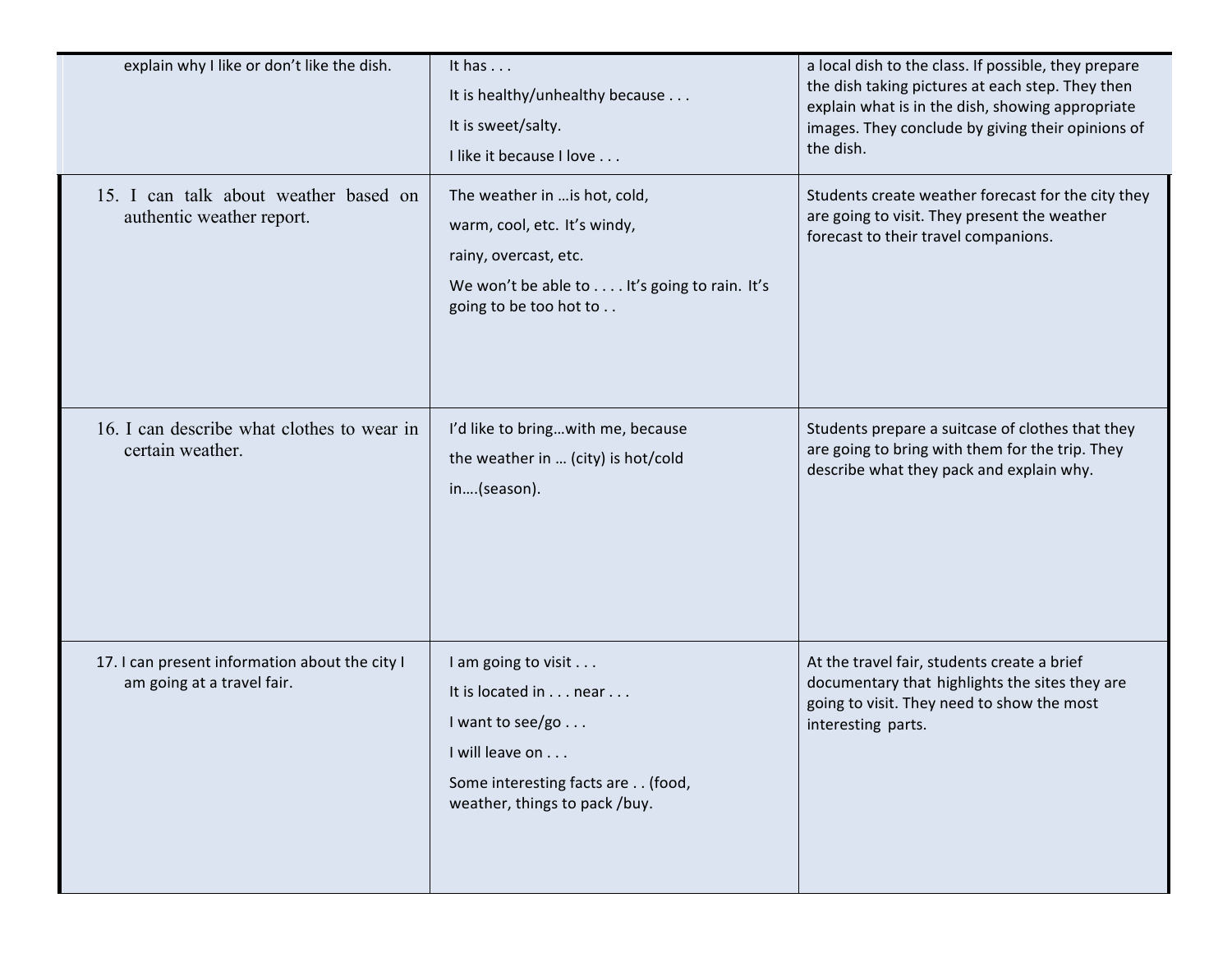| <b>Presentational Writing</b>                             |                                                                                                                                                                                                                 |                                                                                                                                                                  |
|-----------------------------------------------------------|-----------------------------------------------------------------------------------------------------------------------------------------------------------------------------------------------------------------|------------------------------------------------------------------------------------------------------------------------------------------------------------------|
| 18. I can introduce myself, my family, and my<br>friends. | My name is $\dots$<br>$l$ am from $\ldots$<br>My birthday is<br>I am years old.<br>I go to  school.<br>I am in grade<br>I like<br>I have people in my family. I have a mother,<br>father, sister, brother, etc. | Students fill out a registration form in the target<br>language.<br>Students work in small groups to design a fact<br>sheet about themselves and their families. |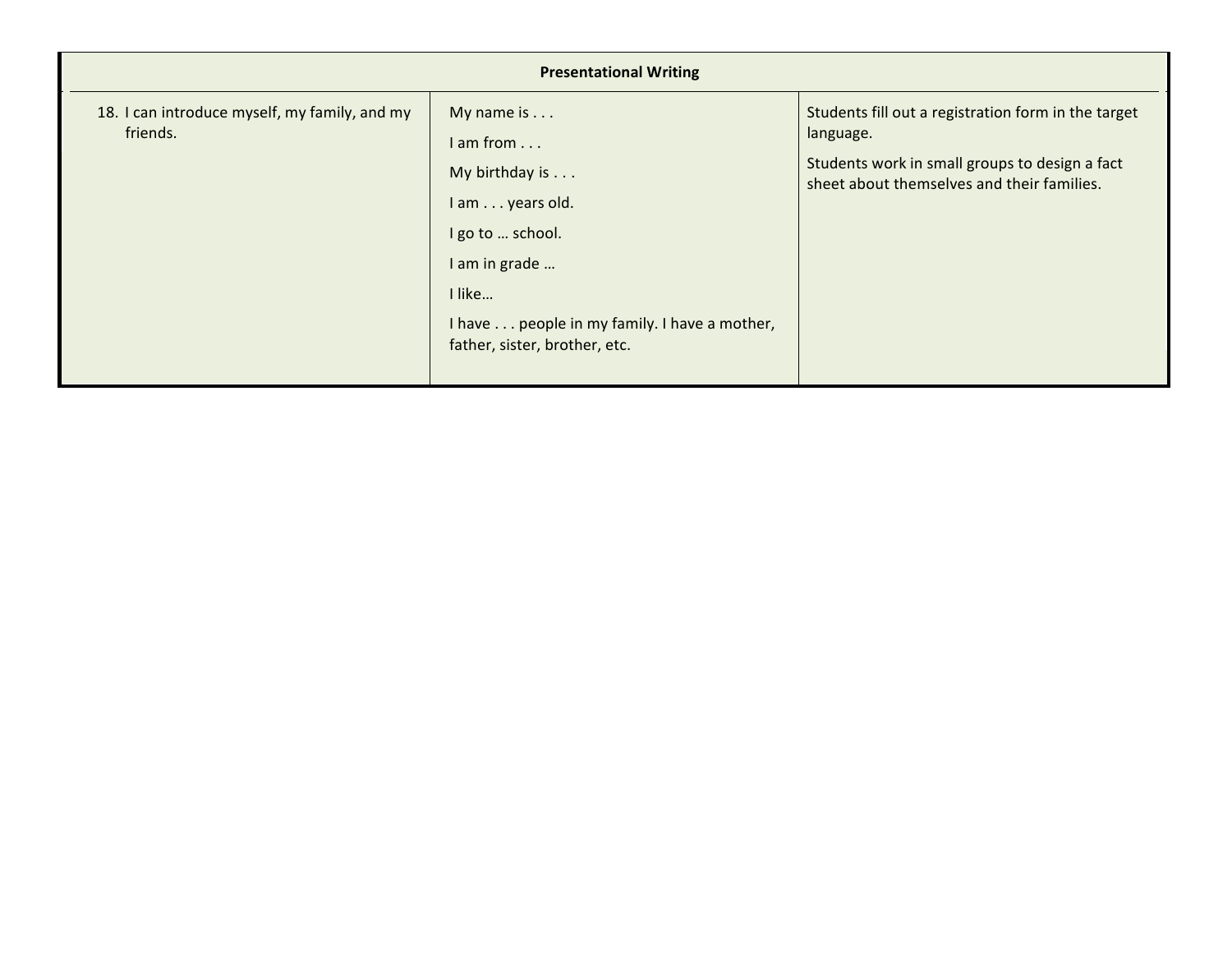|                                                                                                                                                               | I am an only child.<br>My family is small/large.<br>My mother has hair and eyes. She is<br>My father<br>My sister<br>My brother<br>I want to go to China with my because<br>he/she is funny, athletic, smart, etc. | Students select or are assigned a famous person<br>or figure involved with current events from the<br>target culture. They complete a simple<br>biographical outline on that person. These fact<br>sheets are used for the Who am I game<br>mentioned earlier.<br>By the end of the lesson, students write a simple<br>statement about who they decide to go to China<br>with and why. |
|---------------------------------------------------------------------------------------------------------------------------------------------------------------|--------------------------------------------------------------------------------------------------------------------------------------------------------------------------------------------------------------------|----------------------------------------------------------------------------------------------------------------------------------------------------------------------------------------------------------------------------------------------------------------------------------------------------------------------------------------------------------------------------------------|
| 19. I can share information about my<br>activities and experiences by writing a<br>message on a postcard, sending a text<br>message, or posting on Instagram. | I like swimming, walking, biking, playing sports,<br>singing, visiting , hiking, etc.<br>I like/prefer/don't like because<br>it is<br>Greetings from                                                               | Students write blog posts about things interesting<br>to them. They talk about their experiences and<br>their preferences.<br>Students write postcards or send text messages to<br>family and friends from the different places they<br>visit on the trip.                                                                                                                             |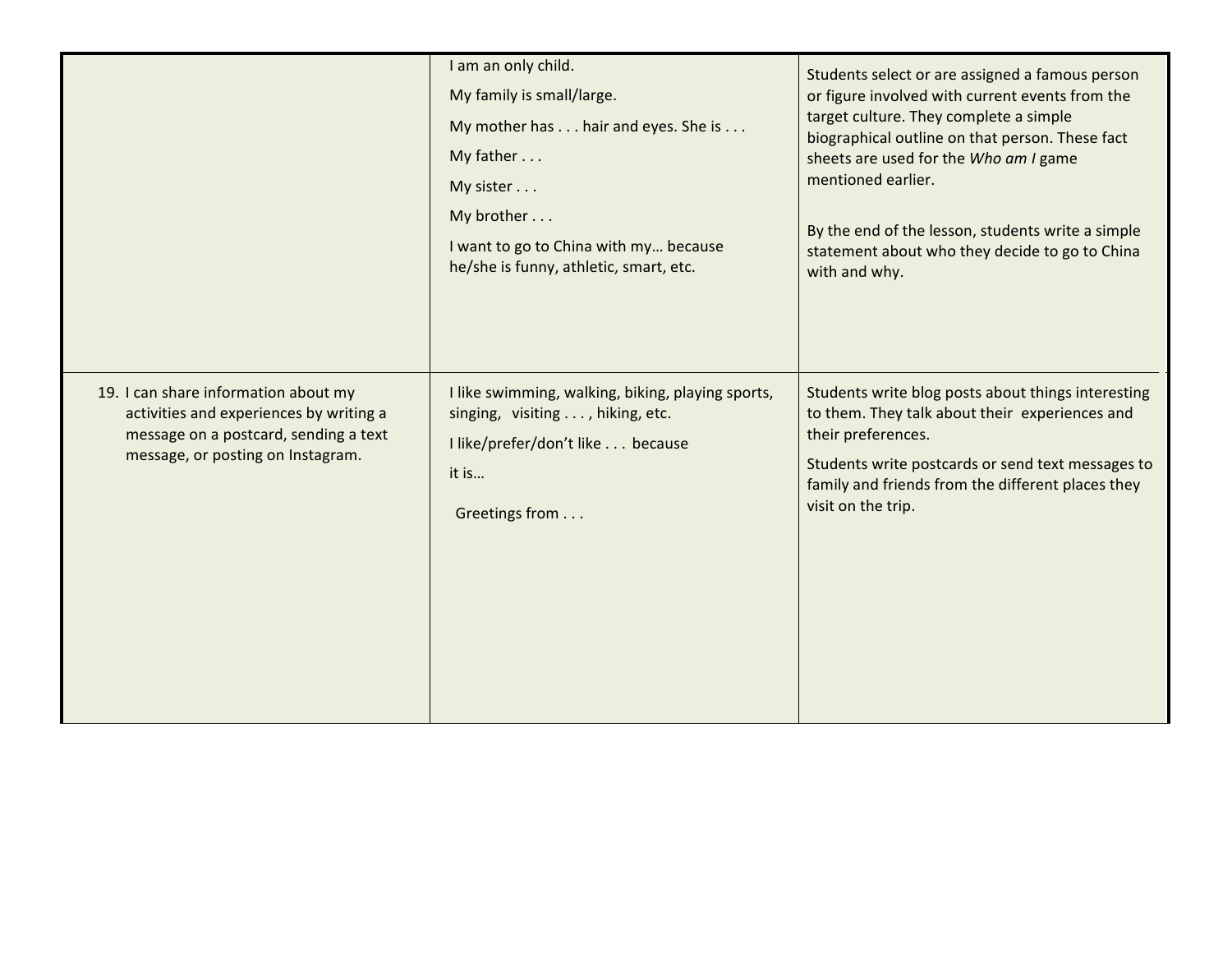| 20. I can design a travel plan including dates,<br>places to go, features of the places such<br>as their population and landmarks. | I will leave for China on(date)<br>I will go to(city)<br>There are  (population) in(city)<br>(landmark) is famous in  (city)<br>I want to visit (landmark) because | Students work in small groups to design the ideal<br>trip for their visit to China. They create a<br>presentation that can be shared with the other<br>groups. The information is shared in stations<br>around the room. As the groups circulate, they<br>write questions requesting additional<br>information. The original group must create a<br>FAQ sheet to respond to the questions. |
|------------------------------------------------------------------------------------------------------------------------------------|--------------------------------------------------------------------------------------------------------------------------------------------------------------------|--------------------------------------------------------------------------------------------------------------------------------------------------------------------------------------------------------------------------------------------------------------------------------------------------------------------------------------------------------------------------------------------|
| 21. I can design an ideal menu that primarily<br>features local dishes.                                                            | Regional dishes<br>Key ingredients<br>Sequence words to show order of dishes<br>Features / flavors of dishes                                                       | Students work in groups to create a visual menu<br>that includes both pictures and captions for local<br>food. Students strive to create a visual menu that<br>entices others to try various regional dishes.                                                                                                                                                                              |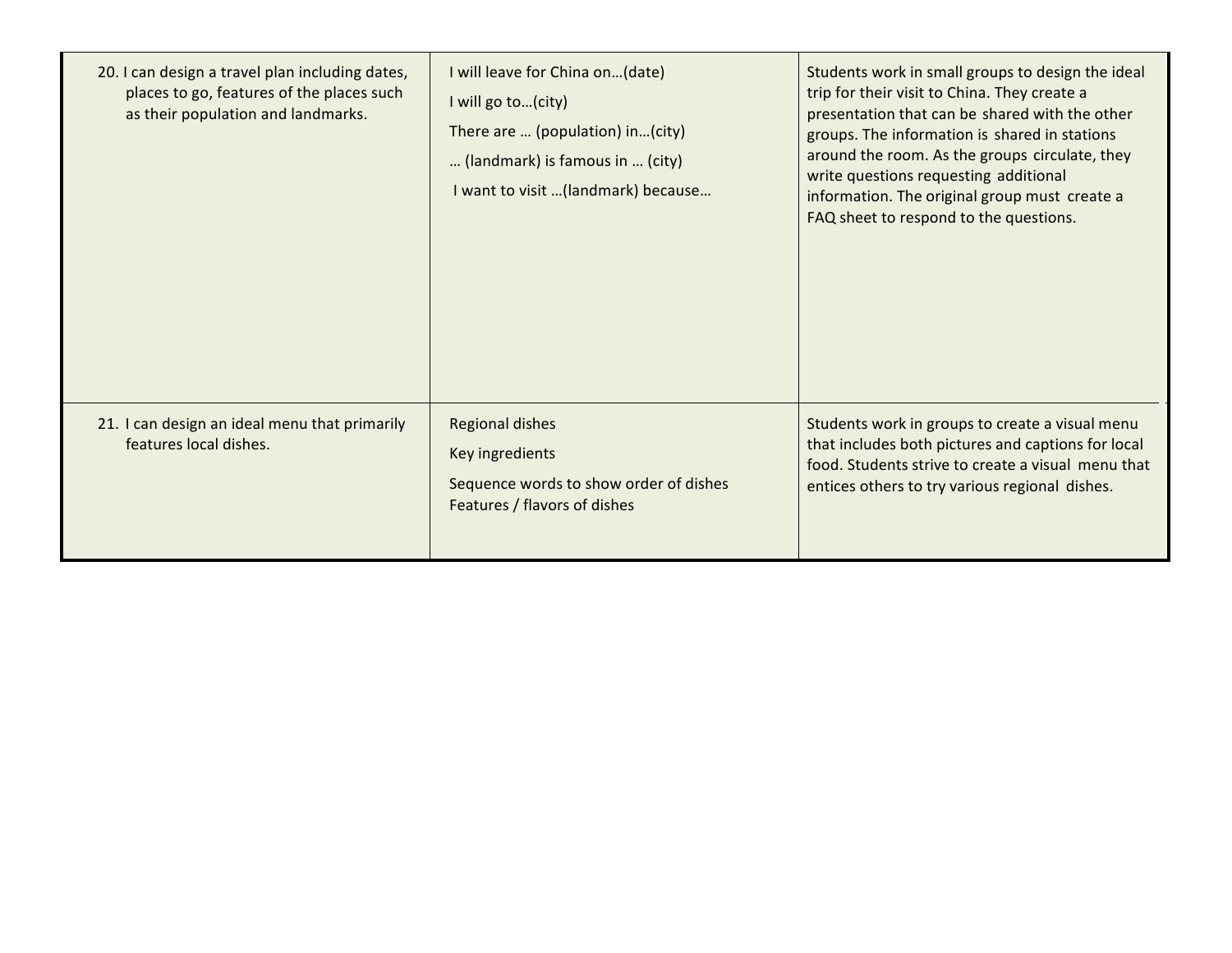|                                                                                                                           |                                                                                                                                                                                    | Students collaborate to plan foods that features<br>the city they are visiting. They present the<br>information using visuals and target language in<br>ways that guests who do not speak the target<br>language will understand. Students might do this<br>even if they are not serving the foods; they can<br>explain to parents and guests what a featured<br>dish of the city might be like. |
|---------------------------------------------------------------------------------------------------------------------------|------------------------------------------------------------------------------------------------------------------------------------------------------------------------------------|--------------------------------------------------------------------------------------------------------------------------------------------------------------------------------------------------------------------------------------------------------------------------------------------------------------------------------------------------------------------------------------------------|
| 22. I can create a weather chart to compare<br>the differences of weather between the<br>city I am going and my hometown. | On (dates), the highest / lowest<br>temperature in  (target city) is<br>It is<br>However, the highest / lowest<br>temperature in  (hometown) is<br>It is<br>I like  better because | Students write e-mails to friends talking about the<br>weather in the target city and his/her hometown.<br>He/she talks about their preferred weather and<br>explain why.                                                                                                                                                                                                                        |
| 23. I can prepare a packing list for the things I<br>am going to bring with me.                                           | On (dates), the highest / lowest<br>temperature in  (target city) is<br>It is<br>I am going to bring with me. It is<br>good for                                                    | Students work in groups to design a packing list<br>for the trip. On the packing list, it has captions<br>about what the item is good for.                                                                                                                                                                                                                                                       |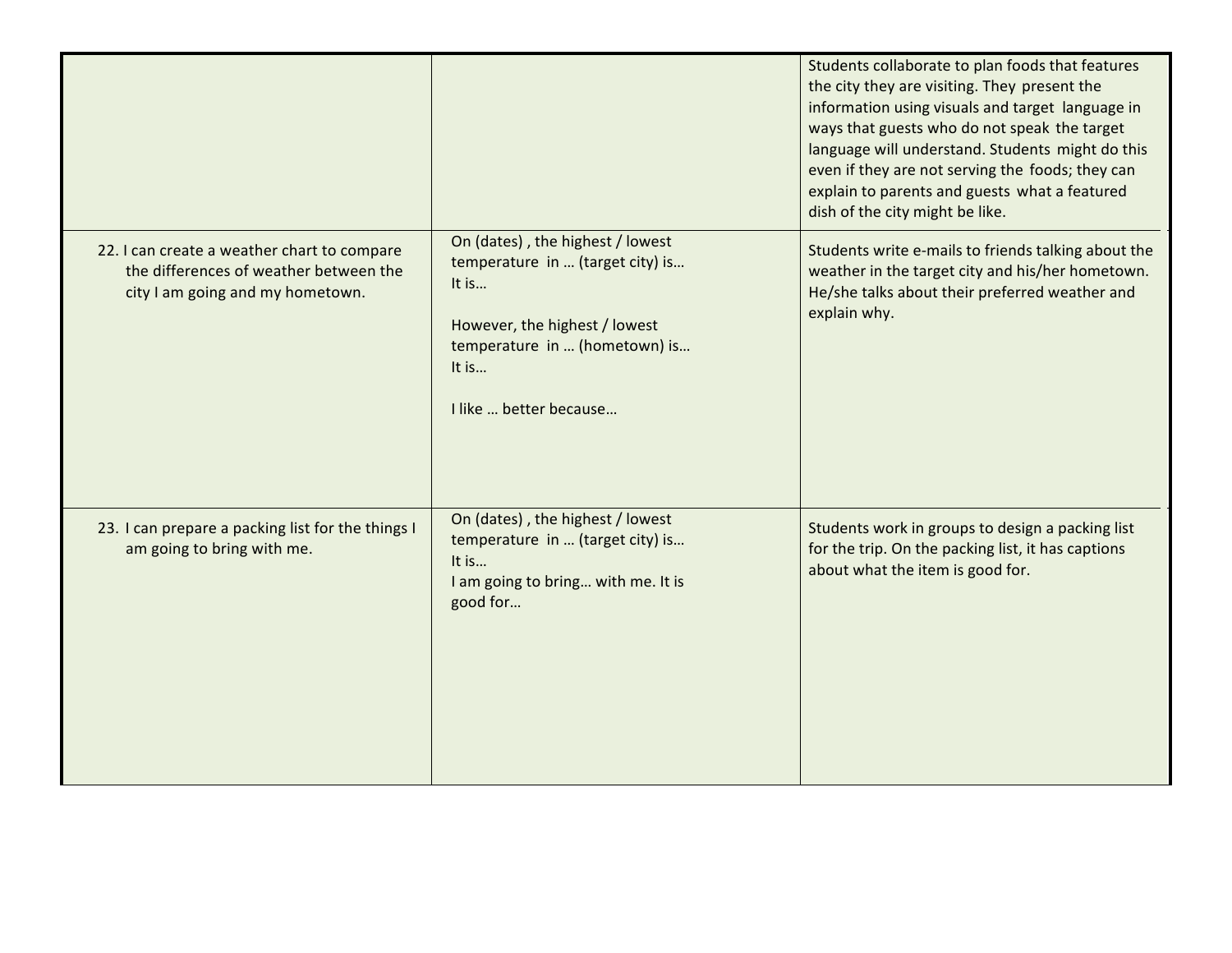| 24. I can present information about the city I<br>am going to others through blog.            | The must-go city is $\dots$ because $\dots$<br>Its landmark is<br>It is (weather condition) and I can do (activity).<br>The food is $\dots$ and I love the (dish). | Students prepare a brochure for a travel fair to<br>highlight the city they plan to visit. They want to<br>attract more people to go with him/her. The<br>teacher may want to provide a sentence pattern<br>that includes a high frequency of regular and<br>irregular verb forms. Each student should try to<br>list the three best things about the must-go city.<br>The brochure will comment on activities,<br>landmark, food, weather etc. of the target city. |
|-----------------------------------------------------------------------------------------------|--------------------------------------------------------------------------------------------------------------------------------------------------------------------|---------------------------------------------------------------------------------------------------------------------------------------------------------------------------------------------------------------------------------------------------------------------------------------------------------------------------------------------------------------------------------------------------------------------------------------------------------------------|
|                                                                                               | <b>Interpretive Listening</b>                                                                                                                                      |                                                                                                                                                                                                                                                                                                                                                                                                                                                                     |
| 25. I can understand some personal<br>information when I hear others introduce<br>themselves. | <b>Expressions denoting age</b><br>Free-time activities<br>Names and relationships of family members                                                               | Students listen to their travel mates' introductions<br>and make a camp Facebook page for everyone to<br>use.<br>Students identify various people from verbal                                                                                                                                                                                                                                                                                                       |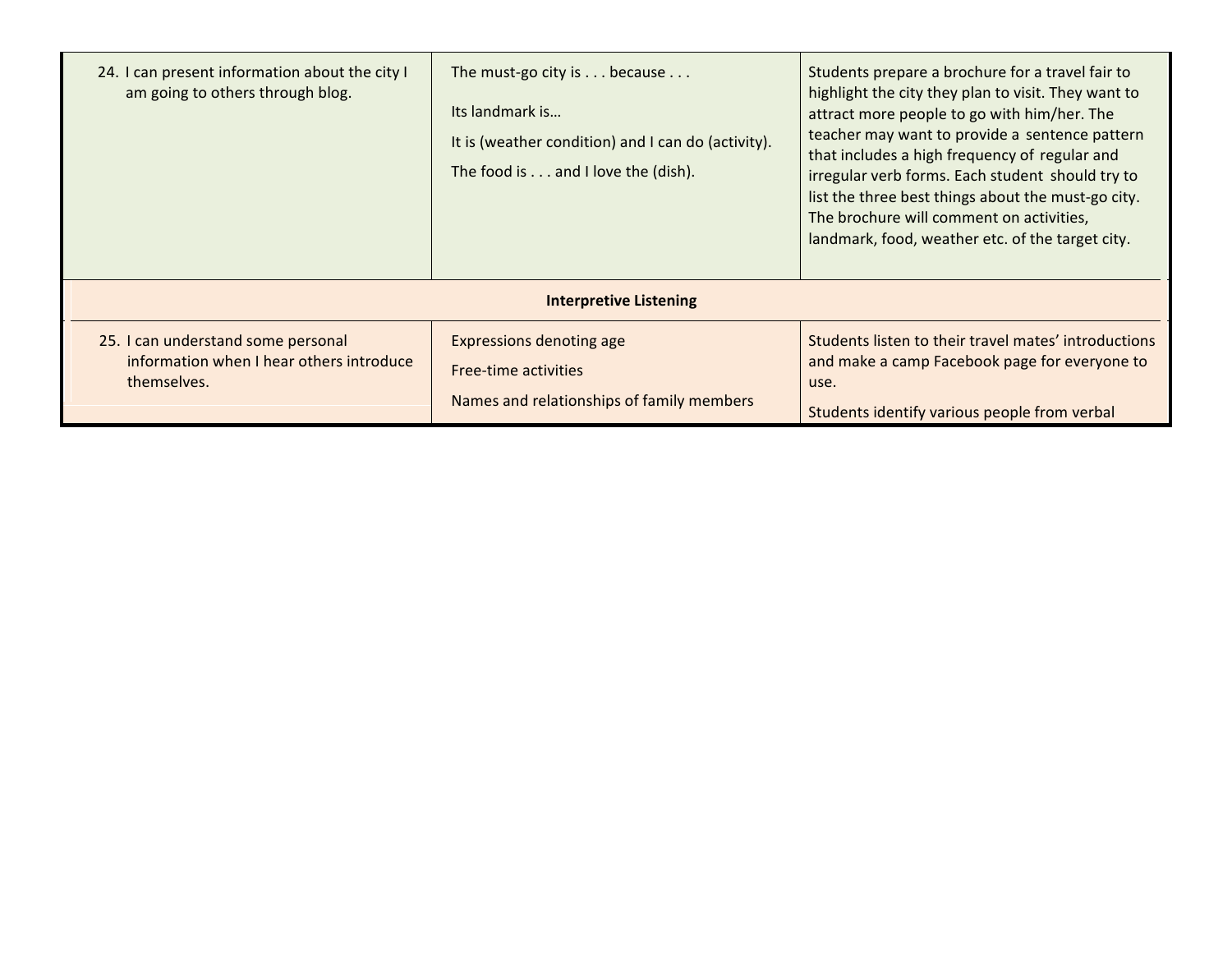|                                                                                                                              | Descriptions of family members (appearance<br>and personality)                                                                                                                                                                                                                                                                                                      | descriptions.                                                                                                                                                                                                                                                                                                                                                                                                                                                                                                         |
|------------------------------------------------------------------------------------------------------------------------------|---------------------------------------------------------------------------------------------------------------------------------------------------------------------------------------------------------------------------------------------------------------------------------------------------------------------------------------------------------------------|-----------------------------------------------------------------------------------------------------------------------------------------------------------------------------------------------------------------------------------------------------------------------------------------------------------------------------------------------------------------------------------------------------------------------------------------------------------------------------------------------------------------------|
| 26. I can understand a few details about what<br>others are doing and when.                                                  | <b>Activities and interests</b><br><b>Expressions for locations</b><br>Time-related expressions (days, hour, etc.)                                                                                                                                                                                                                                                  | Students complete an activity grid based on what<br>they hear from the teacher. They then answer<br>questions using the information in the grid. For<br>example: What activity does he like? Who with he<br>do the activity with? How often does he do the<br>activity? Where does he do the activity?etc.                                                                                                                                                                                                            |
| 27. I can sometimes recognize details about a<br>travel experience when I hear and/or view<br>an ad for a travel experience. | <b>Activities and interests</b><br>Weather<br>Places<br>Food                                                                                                                                                                                                                                                                                                        | Students travel vicariously using Google Earth. The<br>teacher provides a simple narration of what they<br>are seeing and students demonstrate<br>comprehension by completing a graphic<br>organizer.<br>Students hear various details about travel<br>experiences and match the event to an image.<br>Students watch ads/commercials for various<br>travel opportunities and listen for key details.<br>They select the top three destinations of interest<br>to them and say why based on what they heard.          |
|                                                                                                                              | <b>Interpretive Reading</b>                                                                                                                                                                                                                                                                                                                                         |                                                                                                                                                                                                                                                                                                                                                                                                                                                                                                                       |
| 28. I can identify destinations and major<br>attractions in travel brochures and on<br>travel websites.                      | Name of city<br>Purpose of brochure<br><b>Dates</b><br>Daily schedule<br>Activities<br>This is $\ldots$<br>It is located in<br>In that area (mountains, seashore, city, dessert,<br>etc.) we can learn to sand ski, swim in an ocean,<br>fish, hike, parasail, etc.<br>Names and descriptions of monuments/sites<br>that students will visit during the summer trip | Students work in pairs to locate a city in China.<br>They create a list of the top five reasons for or<br>against going to the city.<br>Students work in pairs to read a selection of<br>online camp brochures/websites. They scan the<br>materials and determine their top three<br>programs. They then try to convince more people<br>to go with them at a travel fair. They assemble<br>pictures that highlight the features of the city<br>and write or match brief captions to build<br>interest and excitement. |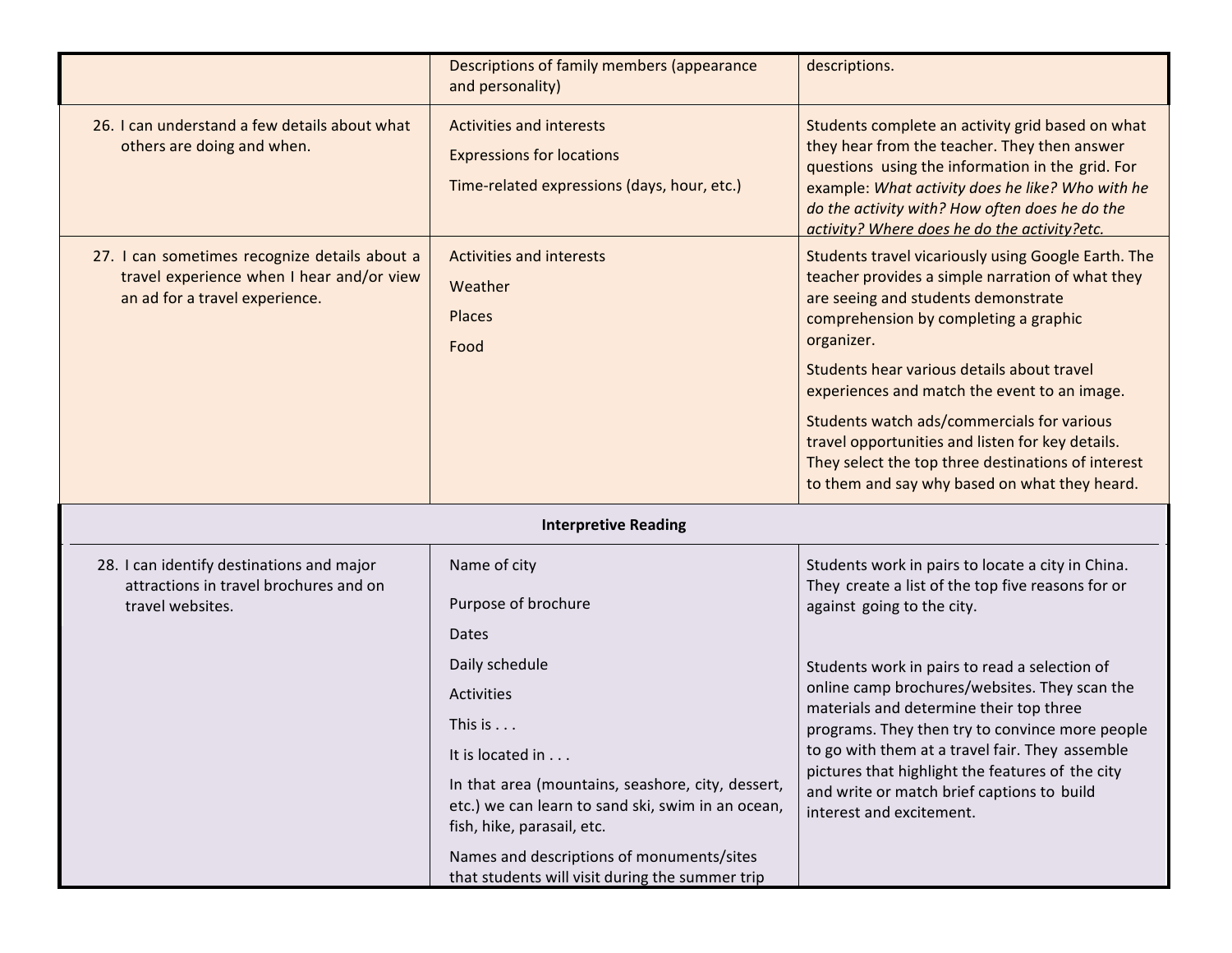|                                                                                                                      |                                                                                                             | Students take a gallery walk to study the posters<br>representing the city chosen by classmates and<br>vote on the top three. They mingle to find others<br>who have the same choices and form groups to<br>share reasons for the decisions they made.                         |
|----------------------------------------------------------------------------------------------------------------------|-------------------------------------------------------------------------------------------------------------|--------------------------------------------------------------------------------------------------------------------------------------------------------------------------------------------------------------------------------------------------------------------------------|
| 29. I can understand menu and its features<br>about local food when I see the brochures<br>and ads from restaurants. | Food / Flavors/ ingredients<br>Comments on featured dishes                                                  | Students read random descriptions of featured<br>dish and match the description in correct order.                                                                                                                                                                              |
| 30. I can identify the main idea of what<br>someone else did when I read a journal<br>entry.                         | Use previous travel journal / online materials<br>focusing on travel itinerary, activity highlights<br>etc. | Students read online or print travelogues to plan<br>their own unique itineraries for the summer trip.<br>They post their itineraries online (Edmodo,<br>Wikispaces, Fakebook, Ning, kidblog, of the camp<br>website). Students read and comment on their<br>classmates ideas. |

*You may add additional rows as necessary.*

# **Materials & Other Resources**

Describe the primary resources that you plan to use for the program. Be specific so that these resources can be shared with other programs.

*Resources are not listed here since resources would be language specific according to the needs of the individual program.*

*Map* of China, Chinese money, souvenirs, Chinese calendar, online travel brochures and promotional flyers, videos and websites featuring weather forecast and tourist attractions, restaurant menus, flight/train schedules